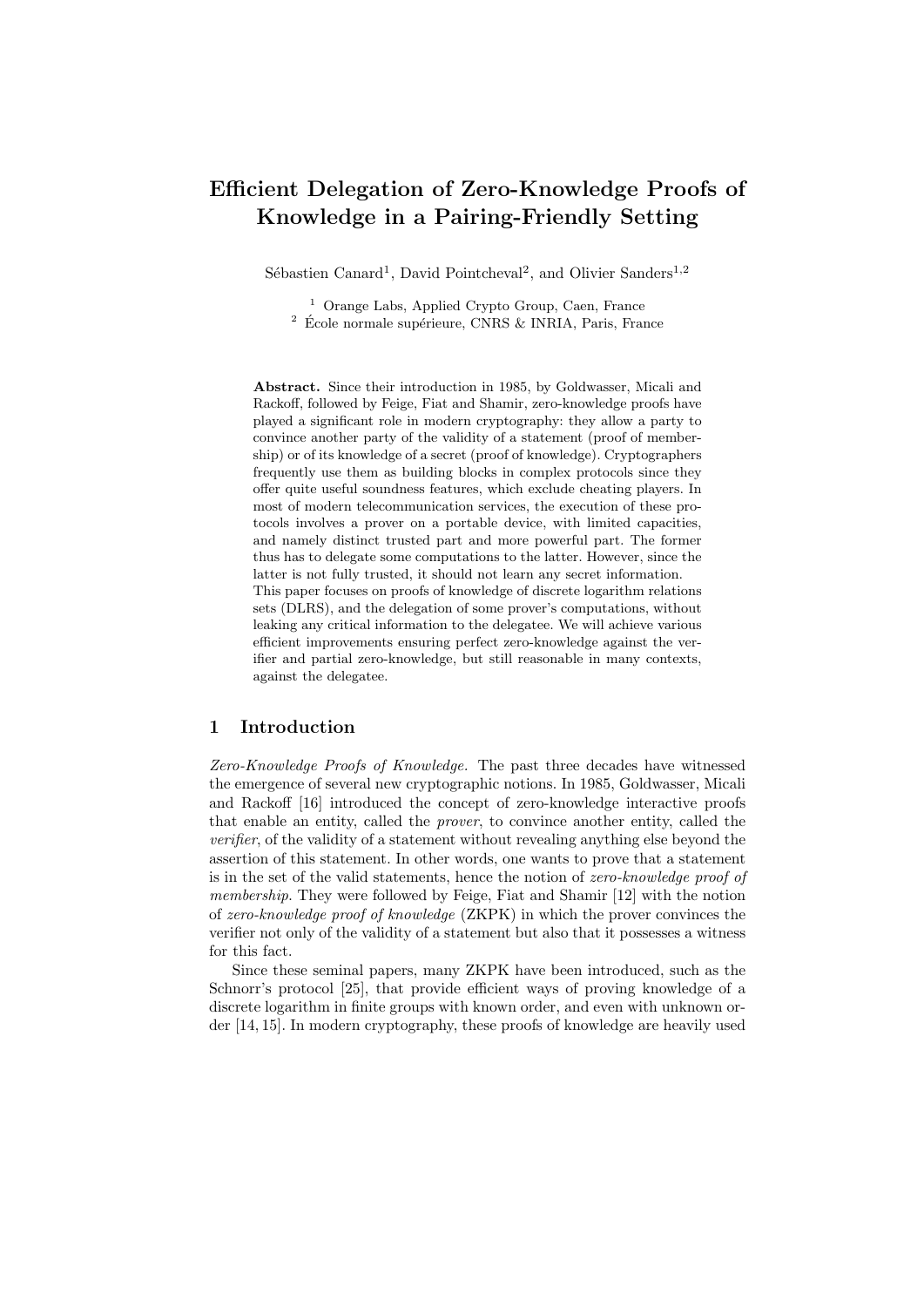for authentication but also as building blocks in more complex protocols, such as group signature schemes [1, 11, 4, 21] or Direct Anonymous Attestation (DAA) schemes [5, 3]. Indeed, such protocols usually require to prove that some public elements, relying on private values, are well-formed. For anonymous authentications, one classically wants to prove one's knowledge of a secret key related to a public key certified by a given authority, without revealing the secret key, the public key, nor the certificate itself. They can be efficiently addressed by using Schnorr-like interactive ZKPK. Moreover, these interactive proofs can be turned into non-interactive proofs or signatures using the Fiat-Shamir paradigm [13, 24], in the random oracle model [2].

Discrete-Logarithm Relation Sets. More complex protocols, such as group signature schemes or DAA schemes, involve several proofs of knowledge of discrete logarithms or of representations in a fixed or variable basis: they deal with a Discrete-Logarithm Relation Set (or DLRS, as defined by Kiayias, Tsiounis and Yung  $[20]$ , *i.e* a set of relations involving objects and free variables. Extensions of the Schnorr's protocol can be applied to this setting, but they require the prover to compute many exponentiations for the first round of the protocol (the commitments).

Pairing-Friendly Settings. Elliptic curves with or without pairing-friendly groups have been widely used for the past few years, since they offer many new features and provide communication-wise efficient protocols. They allow to prove complex relations with still reasonable efficiency, namely when compared with the RSA setting. Indeed, most of the recent group signature schemes [11, 17, 4, 21] or DAA schemes [6, 10, 3] are based on groups ( $\mathbb{G}_1$ ,  $\mathbb{G}_2$  and  $\mathbb{G}_T$ ) of prime order with a bilinear map  $(e : \mathbb{G}_1 \times \mathbb{G}_2 \to \mathbb{G}_T)$ .

The main interesting feature is definitely the possibility of non-interactive zero-knowledge proofs in the standard model, using the so-called Groth-Sahai methodology [18]. Unfortunately, while reducing the number of interactions is quite useful, this leads to quite costly protocols, for both the prover and the verifier. They are currently totally impractical on constrained devices.

Delegation of Computation. However, most of these complex cryptographic primitives, such as anonymous authentications and DAAs, achieve their ultimate impact when implemented on portable and mobile devices. This increases the contrast between the important needs to embed these protocols in such lightweight devices and their practical limitations when performing many exponentiations or pairing evaluations. A common way to overcome this problem is to delegate (when possible) some computations to a more powerful, but not fully trusted, delegatee as in [5, 7, 3, 8]. Since the latter entity cannot have access to secret values, most of the computations on the prover's side have to be performed by the constrained device, which reduces the benefits of server-aided cryptography. Moreover, if the DLRS involved in the protocol contains several relations or variables, the overall computational cost may remain prohibitive. One may argue that exponentiations in the first flow of Schnorr's protocol are precomputable.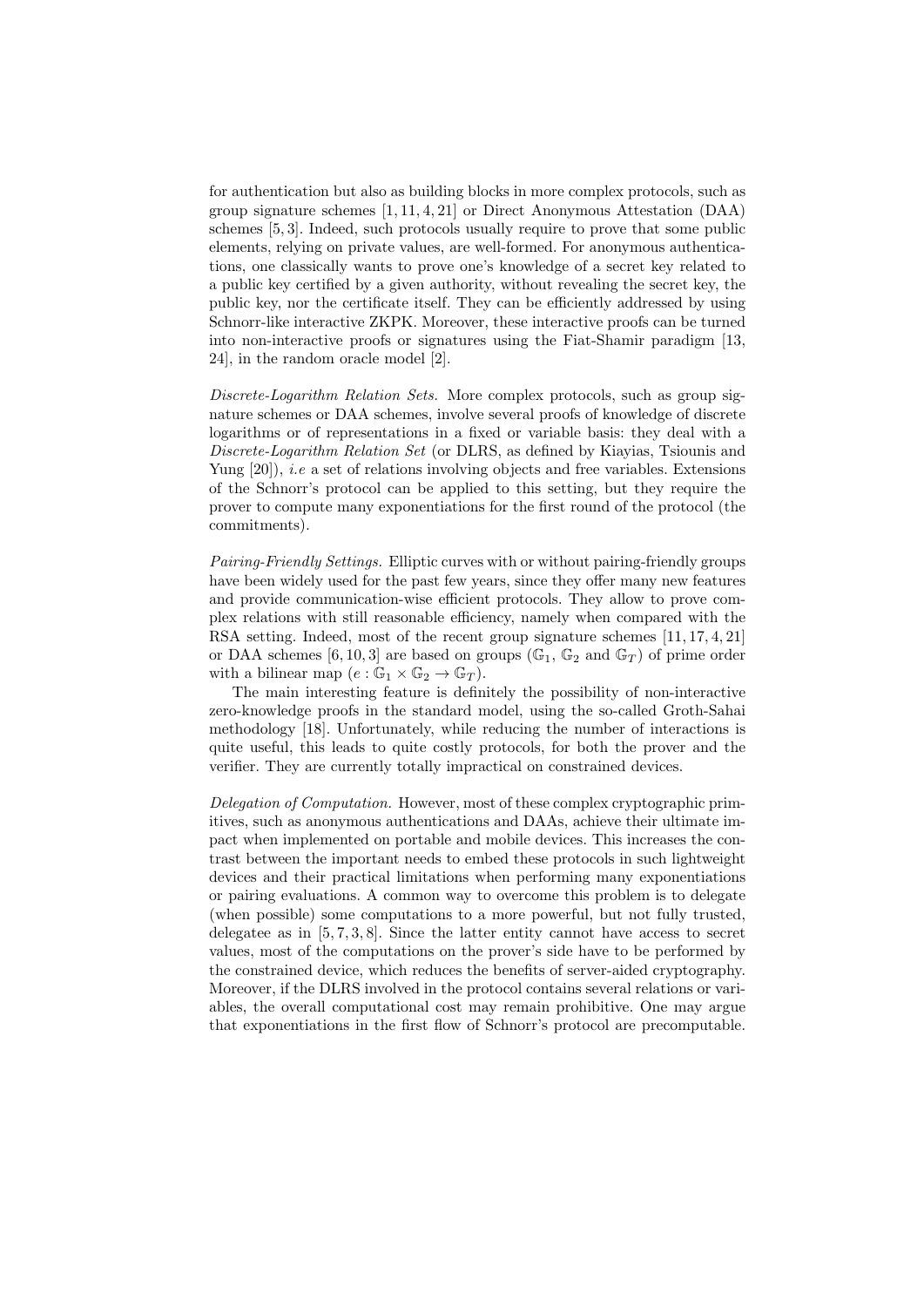This is true if the basis is fixed, but when the proof is used as a building block in a more complex construction, the basis is not always fixed or known in advance (as  $e.g.$  in DAA schemes [5, 3]). The lack of way to efficiently delegate the prover's side of the proof of knowledge may then prevent portable devices to get access to all features of modern cryptography.

Although the delegatee might not be fully trusted, it may have access to some additional information. For example, let us consider the following setting: a SIMcard in a smartphone. This is probably the best illustration of a lightweight but fully trusted device (the SIM-card with embedded secrets) within a more powerful but partially trusted device (the smartphone with more and more powerful processors, and even co-processors). In case of group signature or anonymous authentication to a server, only the SIM-card knows the secret key to perform authentication, and no information about the identity of the actual user should leak to the server. However, while not trusted enough to learn the secret key, since it can potentially be corrupted by a virus, the smartphone anyway already knows its owner. As a consequence, the anonymity has to be enforced with respect to the server but not to the smartphone (it has other means to learn owner's identity). However, the secret key should not be leaked to neither the server nor the smartphone.

Such a SIM-card together with a smartphone issuing anonymous authentication illustrates well the relaxation on the security model that seems reasonable in practice: during delegation of computation, some additional information can be leaked to the helper until it does not help it to impersonate the real prover. We will thus provide several security models in which the delegatee might be given access to some extra knowledge. We however stress that the delegatee should remain unable to recover the secrets or to impersonate the prover, but still being able to handle a significant part of the prover's computations.

Achievements. In this paper, we provide an efficient way to delegate the prover's side of zero-knowledge proofs of knowledge for any DLRS in a group  $\mathbb{G}_1$ . Our method enables a delegator to use the computational power of a delegatee to prove knowledge of witnesses for any DLRS with significantly fewer computations than with the classical Schnorr's based protocol. While lifting the verification relation into  $\mathbb{G}_T$ , and thus involving pairing computations on the verifier's side, no pairing computations have to be performed on the prover's side (for both the delegator and the delegatee). Moreover, the computations that remain to be done by the delegator do not rely on the objects involved in the DLRS, but on a fixed basis only, they can thus all be precomputed.

By decreasing the computational cost for the constrained devices (the delegator), our work improves on the efficiency of protocols using zero-knowledge proofs of knowledge and thus enables engineers to embed complex primitives on such devices.

More precisely, we provide two constructions in which the delegator essentially computes as many exponentiations of a fixed basis as the number of secret discrete logarithms involved in the relations, whatever the number of relations is. We illustrate the effective gain on concrete examples.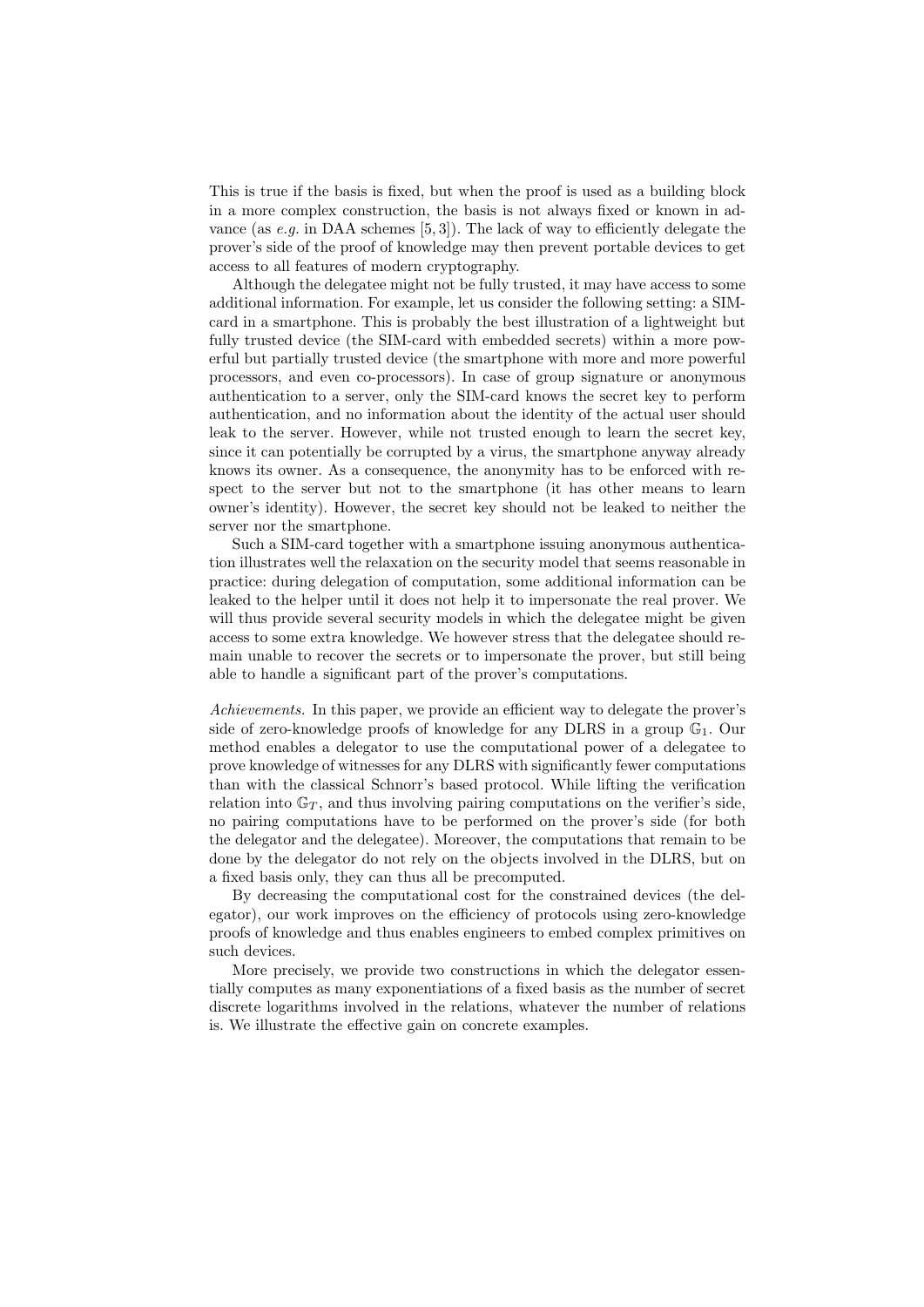## 2 Preliminaries

In this section, we provide a basic review of the tools that will be used throughout this paper. Namely, we recall the notations of bilinear maps and zero-knowledge proofs of knowledge together with the concept of Discrete-Logarithm Relations Sets (DLRS) and the Schnorr's protocol for such relations.

## 2.1 Pairing-Friendly Groups

Let  $\mathbb{G}_1, \mathbb{G}_2, \mathbb{G}_T$  be three groups of prime order p. In the following, we will use additive notations for  $\mathbb{G}_1$  and  $\mathbb{G}_2$ , but multiplicative notations for  $\mathbb{G}_T$ . Elements of  $\mathbb{G}_1$  will be written in uppercase  $(G, X, T, \ldots)$  and elements of  $\mathbb{G}_2$  will be written  $(\widetilde{G}, \widetilde{X}, \widetilde{T}, \ldots)$ . Pairing-friendly settings are defined by  $\mathbb{G}_1, \mathbb{G}_2, \mathbb{G}_T$  along with a bilinear map  $e : \mathbb{G}_1 \times \mathbb{G}_2 \to \mathbb{G}_T$  with the following properties:

- 1. for all  $X \in \mathbb{G}_1, \widetilde{X} \in \mathbb{G}_2$  and  $a, b \in \mathbb{Z}_p$  we have  $e([a]X, [b]\widetilde{X}) = e(X, \widetilde{X})^{ab};$
- 2. for  $X \neq 0$  and  $\widetilde{X} \neq 0$ ,  $e(X, \widetilde{X}) \neq 1$ ;
- 3. e is efficiently computable.

We emphasize that our protocols will work in any pairing-friendly setting: in both the symmetric (*i.e.*,  $\mathbb{G}_1 = \mathbb{G}_2$ ) and asymmetric (*i.e.*,  $\mathbb{G}_1 \neq \mathbb{G}_2$ ) cases. In the following, the setting  $(p, \mathbb{G}_1, \mathbb{G}_2, \mathbb{G}_T, G, G, e)$  defines the bilinear environment, with  $\mathbb{G}_1 = \langle G \rangle$ ,  $\mathbb{G}_2 = \langle \widetilde{G} \rangle$ , and  $\mathbb{G}_T = \langle e(G, \widetilde{G}) \rangle$ . All the three groups being of the same prime order p.

## 2.2 Zero-Knowledge Proofs of Knowledge

Interactive zero-knowledge proofs of knowledge have been introduced by Goldwasser, Micali and Rackoff [16] and formalized by Feige, Fiat and Shamir [12]. We recall here the informal definition.

**Definition 1.** An interactive protocol between a prover  $P$  and a verifier  $V$  is a zero-knowledge proof of knowledge of a private witness w for P that a public information  $Y$  satisfies a relation  $R$  if the three following properties are satisfied.

- **Completeness:** for an honest prover  $P$  with correct witness w and an honest verifier  $V$ , the protocol succeeds with overwhelming probability.
- **Soundness:** for any prover  $P$  that is accepted by a verifier  $V$  with non negligible probability, it is possible to construct a probabilistic polynomial time Turing machine  $\mathcal E$  (called extractor) that can extract a valid witness w by interacting with  $P$ .
- **Zero-knowledge:** for every verifier  $V$ , there exists a probabilistic polynomialtime Turing machine  $S$  (called simulator) that just takes  $Y$  as input and outputs a string that is indistinguishable from the transcript of the communications between an honest prover  $P$  with a valid witness w and  $V$ .

The soundness property models the fact that in order to be accepted, the prover must actually know a valid witness, while the zero-knowledge property shows that the real protocol with the prover that uses the witness  $w$  does not leak more information than a simulation that does not know the witness.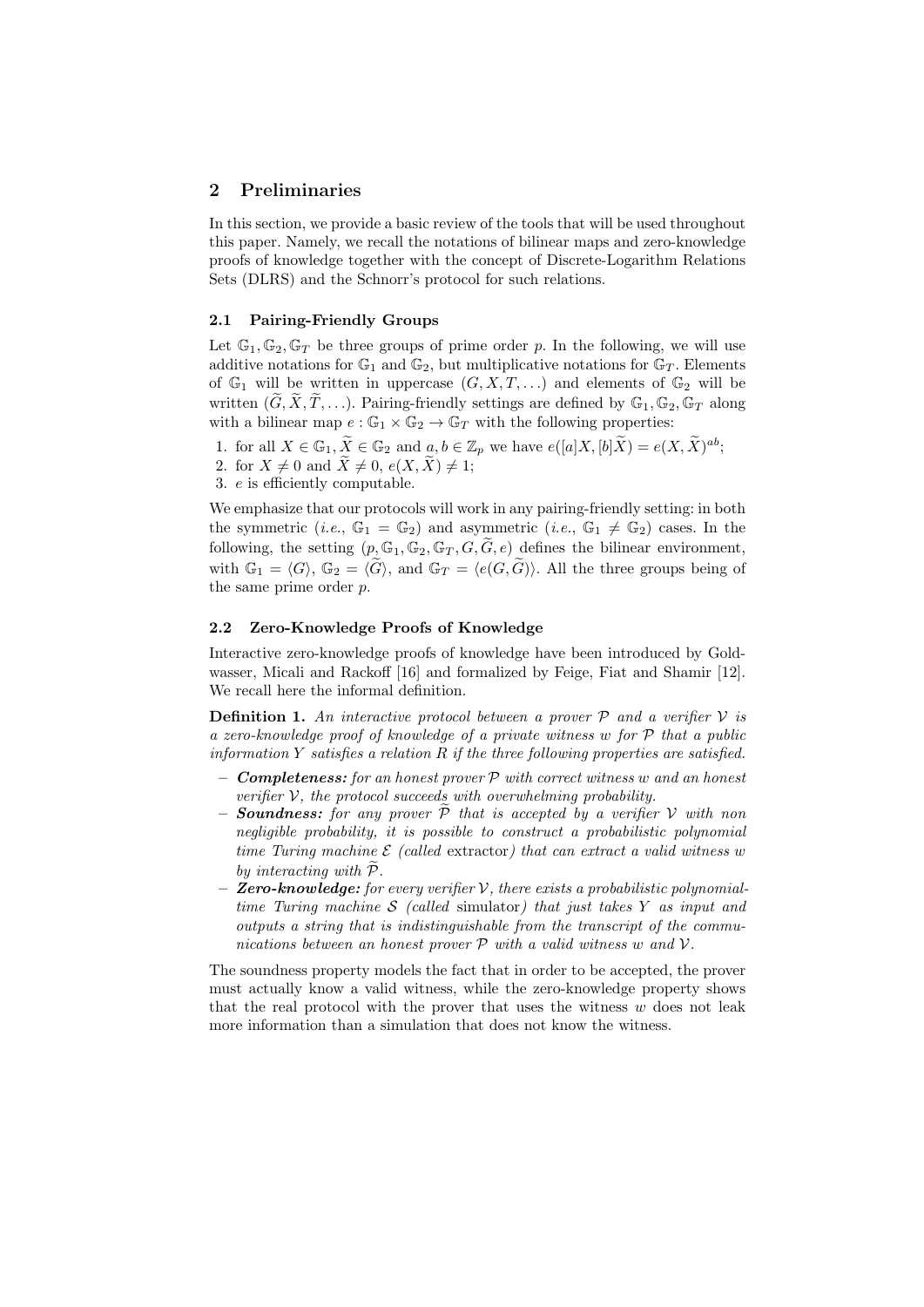#### $\mathcal P$   $\mathcal V$  $\forall j \in \{1, ..., m\}, k_j \overset{\hspace{0.1em}\mathsf{\scriptscriptstyle\$}}{\leftarrow} \mathbb{Z}_p$  $\forall i \in \{1, ..., r\}, K_i \leftarrow \sum_{j \in \mathcal{J}_i} [k_j] A_{v_{i,j}}$  $\xrightarrow{\{K_i\}_i}$ <sup>c</sup> ←−−−−−−−− <sup>c</sup>  $\xi^* \{0,1\}^{\ell}$  $\forall j \in \{1, ..., m\}, s_j \leftarrow k_j + c\alpha_j \text{ mod } p$  ${s_j}_j$  $\forall i \in \{1, ..., r\},\$  $K_i + [c]V_i \stackrel{?}{=} \sum_{j \in \mathcal{J}_i} [s_j] A_{v_{i,j}}$

**Setting:** A group  $\mathbb{G}$  of prime order p and a DLRS  $\mathcal{R}$  in  $\mathbb{G}$ : for  $A_1, \ldots, A_w, V_1, \ldots, V_r \in$  $\mathbb{G}$ , and  $\mathcal{J}_1,\ldots,\mathcal{J}_r\subseteq\{1,\ldots,w\}$ , the prover  $\mathcal P$  knows variables  $\alpha_1,\ldots,\alpha_m\in\mathbb{Z}_p$  such that  $V_i = \sum_{j \in \mathcal{J}_i} [\alpha_j] A_{v_{i,j}}$ , for  $i = 1, \ldots, r$ .

Fig. 1. The Extended Schnorr's Protocol for any DLRS  $\mathcal R$ 

#### 2.3 Discrete-Logarithm Relations Set

Discrete-logarithm relations sets (DLRSs) were introduced by Kiayias et al. [20] to describe sets of relations involving secret variables that correspond to discrete logarithms. Many cryptographic protocols [22, 10, 3] require some entity to prove that some public elements (a ciphertext, a certificate, . . . ) relying on several secret values, are well-formed and based on a DLRS. They thus require a proof of knowledge for a DLRS. More formally, a DLRS can be defined as follows:

**Definition 2.** A DLRS  $\mathcal{R}$  on the group  $\mathbb{G}$  (of prime order p) with r relations over m variables and  $w + r$  objects in  $\mathbb G$  is a set of relations  $R_1, \ldots, R_r$  defined over objects  $A_1, \ldots, A_w, V_1, \ldots, V_r \in \mathbb{G}$  and the free variables  $\alpha_1, \ldots, \alpha_m \in \mathbb{Z}_p$ where  $R_i$ , for  $i = 1, \ldots, r$ , is to be interpreted as:  $V_i = \sum_{j \in \mathcal{J}_i} [\alpha_j] A_{v_{i,j}},$  where  $\mathcal{J}_i \subseteq \{1, \ldots, m\}$  and  $v_{i,j} \in \{1, \ldots, w\}$  for  $i = 1, \ldots, r$  and  $j \in \mathcal{J}_i$ . We will write  $\mathcal{R}(\alpha_1,\ldots,\alpha_m)$  to denote the conjunction of all the relations  $R_i$  on the variables  $\alpha_1, \ldots, \alpha_m$ .

*Remark 3.* The above definition is given in a group  $\mathbb{G}$ , but it could be in any group. In our practical applications, as we will work in pairing-friendly settings, relations could be all in  $\mathbb{G}_1$  but also all in  $\mathbb{G}_2$  or in both  $\mathbb{G}_1$  and  $\mathbb{G}_2$ . In the following, we will describe our results in the group  $\mathbb{G}_1$ , with companion values in  $\mathbb{G}_2$ , and we will give evidences that it can also work in the general case.

Using these notations, a prover that knows witnesses  $\alpha_1, \ldots, \alpha_m$  such that  $\mathcal{R}(\alpha_1, ..., \alpha_m) = 1$  will generally use the 3-flow zero-knowledge proof of knowledge described in Figure 1 (which is easily derived from the Schnorr's protocol [25] for groups of known order). This protocol then corresponds to a proof of knowledge for a DLRS. The completeness comes from the fact that for valid witnesses  $\alpha_1, \ldots, \alpha_m$  that satisfy, for all  $i, V_i = \sum_{j \in \mathcal{J}_i} [\alpha_j] A_{v_{i,j}},$  then for all  $i \in \{1, ..., r\},$ 

$$
\sum_{j \in \mathcal{J}_i} [s_j] A_{v_{i,j}} = \sum_{j \in \mathcal{J}_i} [k_j + c\alpha_j] A_{v_{i,j}} = \sum_{j \in \mathcal{J}_i} [k_j] A_{v_{i,j}} + [c] \sum_{j \in \mathcal{J}_i} [\alpha_j] A_{v_{i,j}} = K_i + [c] V_i.
$$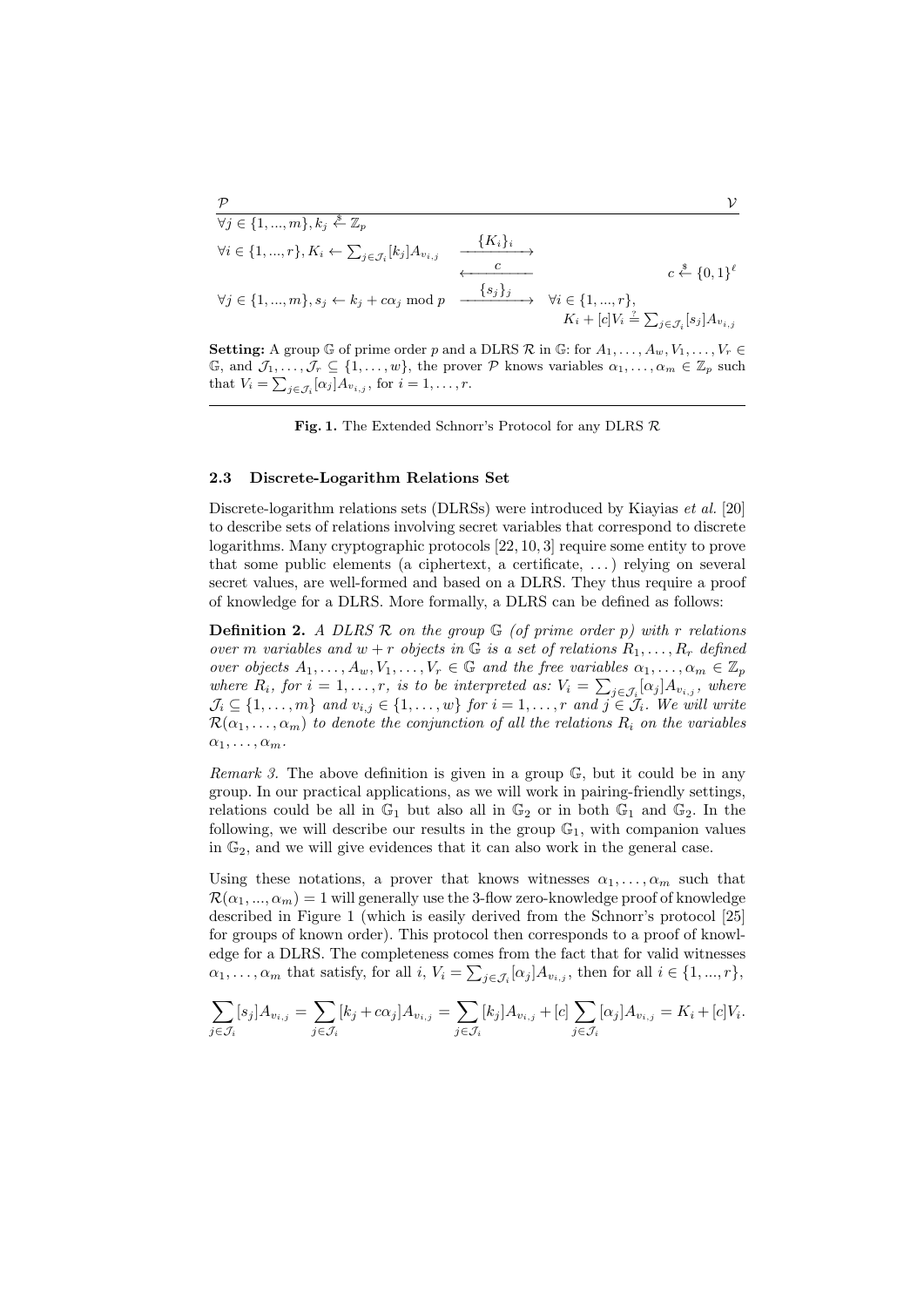The complexity for the prover is:  $\sum_{i=1}^{r} \# \mathcal{J}_i$  multiplications by scalars in  $\mathbb{G}$  and  $\sum_{i=1}^r (\#\mathcal{J}_i-1)$  additions in G to get the commitments  $K_i$  for  $i \in \{1, ..., r\}$ .

For complex DLRSs, it can represent too many computations. In the next section, we explain how to delegate such proofs of knowledge of DLRSs, where the constrained device has to compute m scalar multiplications in  $\mathbb{G}_2$  to prove knowledge of  $\alpha_1, \ldots, \alpha_m$  satisfying a DLRS  $\mathcal R$  in  $\mathbb G_1$ , no matter how many relations  $R_i$  are involved in  $\mathcal{R}$ .

## 3 Delegating Proofs of Knowledge

As in [5, 7, 3], we will split the prover into a trusted device which has a limited computational power and a more powerful, but untrusted, machine. As in DAA [5] schemes, the trusted device will be called the TPM (Trusted Platform Module) and the untrusted machine will be called the host.

#### 3.1 Our First Protocol

We consider the following situation: the TPM knows witnesses  $(\alpha_1, \ldots, \alpha_m)$  for the DLRS R, such that  $\mathcal{R}(\alpha_1, \ldots, \alpha_m) = 1$ , and wants to use the computational power of the host to prove knowledge of these witnesses. Since the host is not trusted, we do not want to give  $(\alpha_1, \ldots, \alpha_m)$  to it (else it would be able to impersonate the TPM). However, we allow it to get access to more information than a standard verifier (see Theorem 5). This is a common requirement in DAA schemes and, more generally, in server-aided cryptography (see  $e.g.$  [8]).

**Intuition.** Informally, we do not want the TPM to have to compute  $[k_j]A_{v_{i,j}}$ for all the pairs  $(i, j)$ , as in the extended Schnorr's protocol, then we essentially lift them to  $\mathbb{G}_T$ , by applying pairing with  $\widetilde{G}$ , and then the  $K_i$ 's become

$$
e\left(K_i,\widetilde{G}\right)=e\left(\sum_{j\in\mathcal{J}_i}[k_j]A_{v_{i,j}},\widetilde{G}\right)=\prod_{j\in\mathcal{J}_i}e\left(A_{v_{i,j}},[k_j]\widetilde{G}\right)=\prod_{j\in\mathcal{J}_i}e\left(A_{v_{i,j}},\widetilde{Z}_j\right).
$$

The verification  $K_i \stackrel{\text{?}}{=} \sum_{j \in \mathcal{J}_i} [s_j] A_{v_{i,j}} - [c] V_i$  would then become

$$
\prod_{j\in\mathcal{J}_i} e\left(A_{v_{i,j}}, \widetilde{Z}_j\right) \stackrel{\cdot}{=} e\left(\sum_{j\in\mathcal{J}_i} [s_j] A_{v_{i,j}} - [c]V_i, \widetilde{G}\right).
$$

This is the reason why the TPM can just compute  $\widetilde{Z}_i = [k_i] \widetilde{G}$ , for  $k = 1, \ldots, m$ .

A First Note. However, it cannot directly send these values to the verifier. Otherwise, the zero-knowledge property obtained by our protocol would not be equivalent to the one of the initial Extended Schnorr's protocol, from the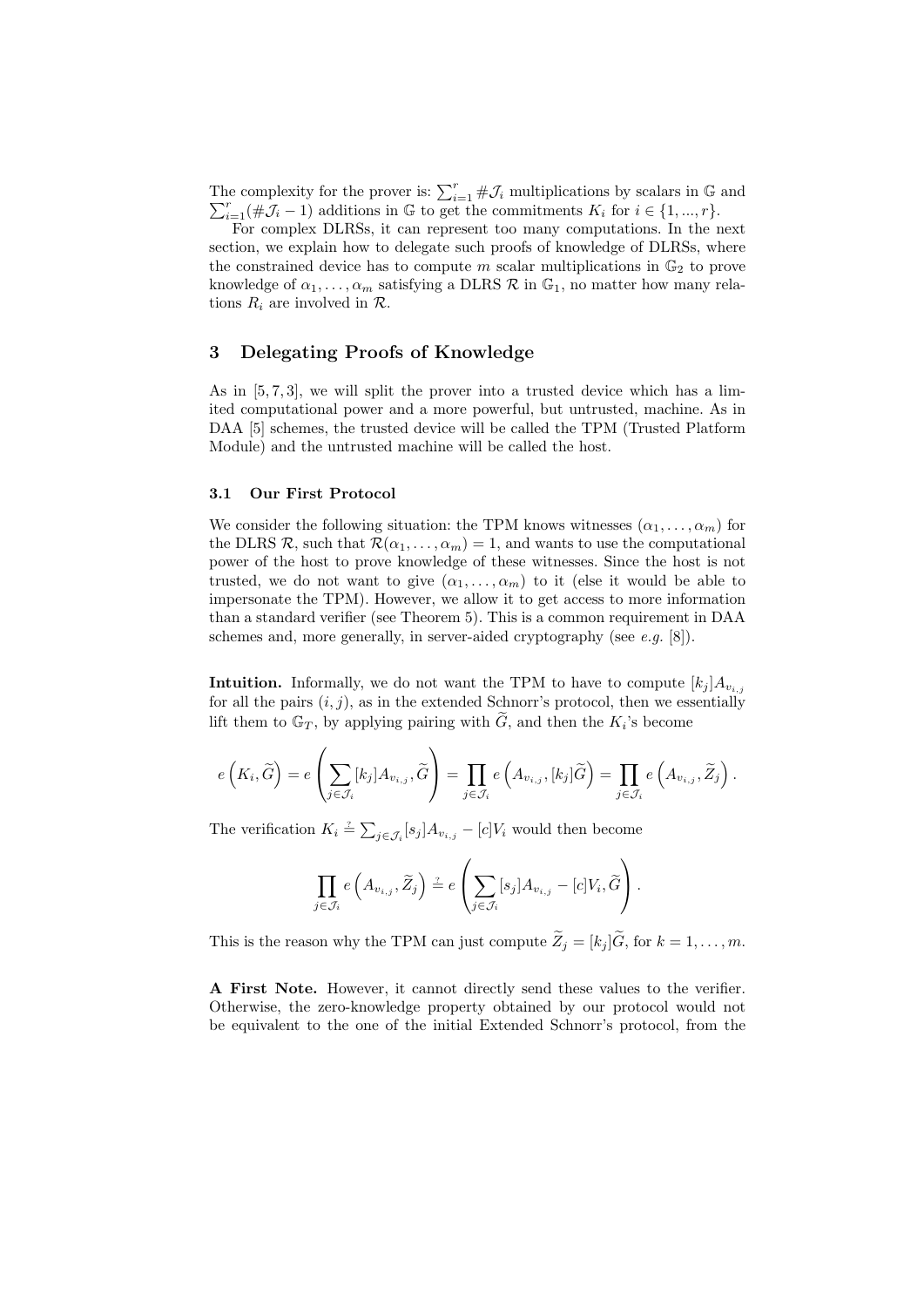$$
\begin{array}{ll}\n\text{TPM} & \text{Host} & \text{Verifier} \\
\hline\n\forall j \in \{1, \ldots, m\}, & \forall i \in \{1, \ldots, r\}, \\
k_j \stackrel{\$}{} \stackrel{\$}{} \leq \mathbb{Z}_p, \widetilde{Z}_j \leftarrow [k_j] \widetilde{G} & (b_{i,j})_j \stackrel{\$}{} \stackrel{\$}{} \leq \mathbb{Z}_p^* \right)^m, (t_{i,j})_j \stackrel{\$}{} \stackrel{\$}{} \leq \mathbb{Z}_p)^m \\
\text{such that } \sum_{k \in \mathcal{J}_i} t_{i,k} = 0 \text{ mod } p \\
& \xrightarrow{\{\widetilde{Z}_j\}_j} & \forall i \in \{1, \ldots, r\}, \forall j \in \mathcal{J}_i, \\
Z_{i,j} \leftarrow [b_{i,j}^{-1}] A_{v_{i,j}} \\
\widetilde{B}_{i,j} \leftarrow [b_{i,j}] (\widetilde{Z}_j + [t_{i,j}] \widetilde{A}_{i,j}) \\
& \xrightarrow{\{Z_{i,j}, \widetilde{B}_{i,j}\}_{i,j}} \\
\forall j \in \{1, \ldots, m\}, \xleftarrow{c} & c \stackrel{\$}{} \in \{0, 1\}^{\ell} \\
s_j \leftarrow k_j + c\alpha_j \text{ mod } p & \xrightarrow{\{s_j\}_j} & \xrightarrow{\{s_j\}_j} & \forall i \in \{1, \ldots, r\} \\
e\left(\sum_{j \in \mathcal{J}_i} [s_j] A_{v_{i,j}} - [c] V_i, \widetilde{G}\right) \stackrel{\text{?}}{=} \prod_{j \in \mathcal{J}_i} e(Z_{i,j}, \widetilde{B}_{i,j})\n\end{array}
$$

**Setting:** A pairing-friendly setting  $(p, \mathbb{G}_1, \mathbb{G}_2, \mathbb{G}_T, G, \widetilde{G}, e)$  and a DLRS  $\mathcal{R}$  in  $\mathbb{G}_1$ : for  $A_1, \ldots, A_w, V_1, \ldots, V_r \in \mathbb{G}_1$ , and  $\mathcal{J}_1, \ldots, \mathcal{J}_r \subseteq \{1, \ldots, w\}$ , the TPM knows variables  $\alpha_1, \ldots, \alpha_m \in \mathbb{Z}_p$  such that  $V_i = \sum_{j \in \mathcal{J}_i} [\alpha_j] A_{v_{i,j}},$  for  $i = 1, \ldots, r$ . *Notations:* For  $i = 1, \ldots, w$ , we denote  $a_i \in \mathbb{Z}_p$  the discrete logarithms such that  $A_i = [a_i]G, \text{ and, for } i = 1, \ldots, r \text{ and } j \in \mathcal{J}_i, \text{ one computes } \widetilde{A}_{i,j} = \left[\frac{1}{a_{v_{i,j}}}\prod_{k \in \mathcal{J}_i} a_{v_{i,k}}\right]\widetilde{G}$ that are added to the public parameters (see Section 3.2 for details). **Players' inputs:** The public input contains  $G, \widetilde{G}, \{V_i\}_i, \{J_i\}_i, \{A_i\}_i$  and the  $\{\widetilde{A}_{i,j}\}_{i,j}$ ; The TPM additionally knows  $\{\alpha_i\}_i$ 

Fig. 2. Delegation of Proof of Knowledge of Witnesses for a DLRS

verifier's view: from  $Z_j = [k_i]G$  and  $s_j = k_j - c\alpha_j \mod p$ , one would be able to compute  $[c^{-1}]\left(\widetilde{Z}_j-[s_j]\widetilde{G}\right)=[c^{-1}][c\alpha_j]\widetilde{G}=[\alpha_j]\widetilde{G}.$  This might be too much information about  $\alpha_j$ . These values are thus just sent to the host who will compute blinded versions  $Z_{i,j} \leftarrow [b_{i,j}^{-1}] A_{v_{i,j}}$  and  $\widetilde{B}_{i,j} \leftarrow [b_{i,j}](\widetilde{Z}_{j} + [t_{i,j}]\widetilde{A}_{i,j})$ , with random scalars  $(b_{i,j})_{i,j}$  and  $(t_{i,j})_{i,j}$  and additional elements  $(\widetilde{A}_{i,j})_{i,j}$  (defined in Figure 2), so that for any  $i$ ,

$$
\prod_{j \in \mathcal{J}_i} e\left(A_{v_{i,j}}, \widetilde{Z}_j\right) = \prod_{j \in \mathcal{J}_i} e\left(Z_{i,j}, \widetilde{B}_{i,j}\right) / \prod_{j \in \mathcal{J}_i} e\left(A_{v_{i,j}}, [t_{i,j}] \widetilde{A}_{i,j}\right)
$$

where the latter denominator is equal to, with  $c_i = \prod_{k \in \mathcal{J}_i} a_{v_{i,k}}$ ,

$$
\prod_{j\in\mathcal{J}_i} e\left([a_{v_{i,j}}]G, [t_{i,j}/a_{v_{i,j}}] \prod_{k\in\mathcal{J}_i} [a_{v_{i,k}}] \widetilde{G}\right) = e\left(G, \left[\left(\sum_{j\in\mathcal{J}_i} t_{i,j}\right) c_i\right] \widetilde{G}\right).
$$

By choosing  $(t_{i,j})_{i,j}$  such that  $\sum_{j\in\mathcal{J}_i} t_{i,j} = 0 \mod p$ , it is equal to  $1_{\mathbb{G}_T}$ .

A Second Note. If one just uses the factors  $(b_{i,j})_{i,j}$ , but not  $(t_{i,j})_{i,j}$ , the values  $(Z_{i,j})_{i,j}$  and  $(\tilde{B}_{i,j})_{i,j}$  would reveal to much information too. Let us consider any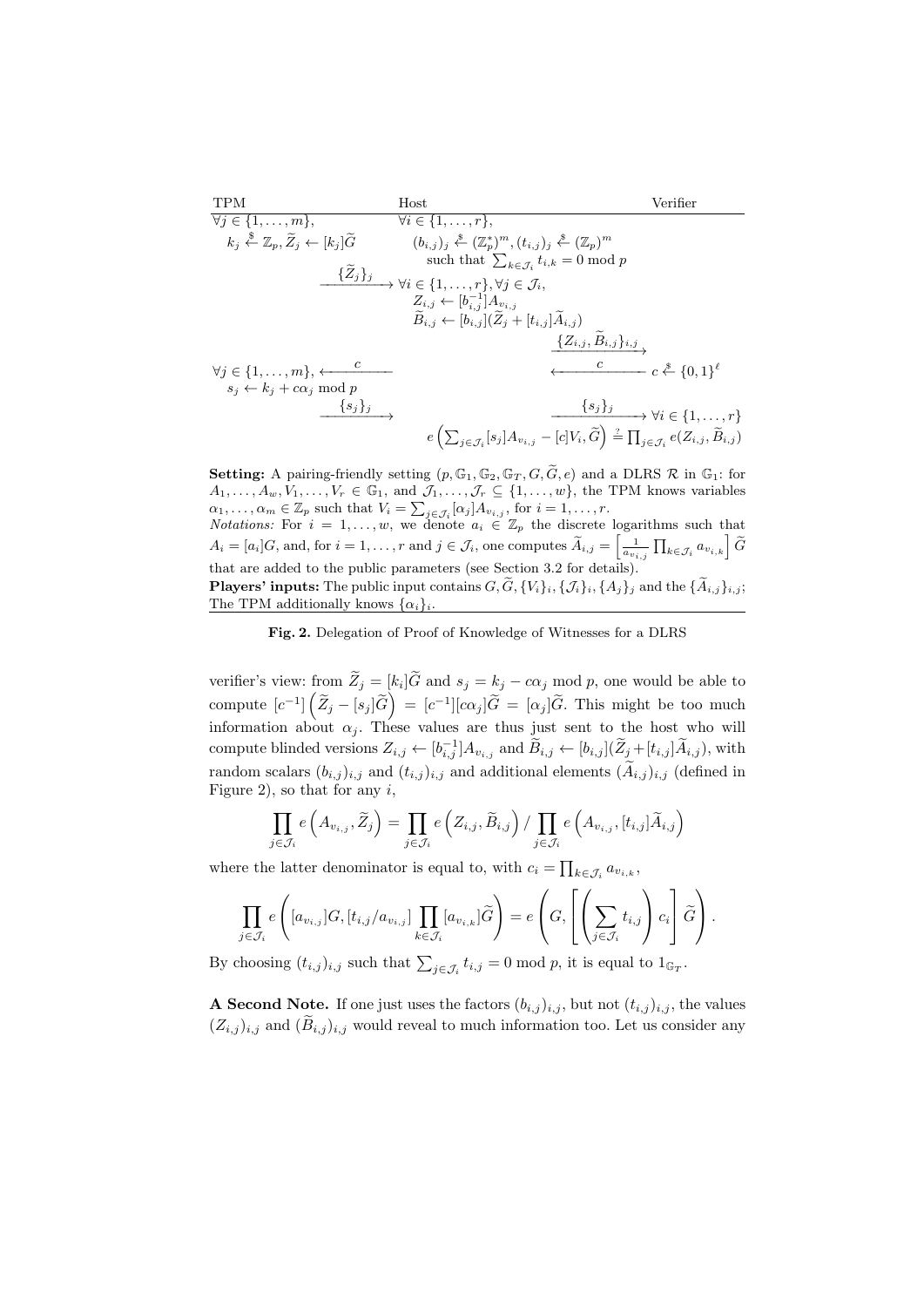pair  $(i, j)$  such that  $j \in \mathcal{J}_i$  and  $k = v_{i,j}$ :  $e(Z_{i,j}, \widetilde{B}_{i,j}) = e(A_k, \widetilde{Z}_j)$ , and thus

$$
\left(e(Z_{i,j}, \widetilde{B}_{i,j})/e(A_k, [s_j]\widetilde{G})\right)^{1/c} = e\left(A_k, [c^{-1}]\left(\widetilde{Z}_j - [s_j]\widetilde{G}\right)\right) = e\left(A_k, \alpha_j\widetilde{G}\right).
$$

Then,  $e(A_k, \tilde{G})^{\alpha_j}$  would leak, which is again too much information about  $\alpha_j$ .

In the case of a singleton  $\mathcal{J}_i = \{j\}, V_i = [\alpha_j]A_k$  indeed leaks this information too, but in case of larger sets, such information does not leak, and thus should not leak from the proof either.

**Description.** These blinding factors  $(b_{i,j})_{i,j}$  and  $(t_{i,j})_{i,j}$  will make the protocol zero-knowledge from the verifier's view (as formally proven in Section 4). This leads to the 3-flow protocol described on Figure 2, that enables the TPM to prove knowledge of  $(\alpha_1, \ldots, \alpha_m)$  with fewer computations than in the extended Schnorr's protocol (see Figure 1).

Example I. Let us consider the following example:

$$
V_1 = [\alpha_1] A_1 \qquad \dots \qquad V_q = [\alpha_1] A_q
$$
  
\n
$$
V_{q+1} = [\alpha_2] A_{q+1} \qquad \dots \qquad V_{q+s} = [\alpha_2] A_{q+s}
$$
  
\n
$$
V_{q+s+1} = [\alpha_1] A_{q+s+1} + [\alpha_2] A_{q+s+n+1} \qquad \dots \qquad V_{q+s+n} = [\alpha_1] A_{q+s+n} + [\alpha_2] A_{q+s+2n}
$$

Using the extended Schnorr's protocol described on Figure 1, one would require  $q+s+2n$  multiplications by scalars in  $\mathbb{G}_1$  (group exponentiations) and n additions in  $\mathbb{G}_1$  from the TPM. With our protocol (see Figure 2), the TPM has to compute only 2 multiplications by scalars in  $\mathbb{G}_2$  (group exponentiations).

## 3.2 Additional Computations

One might have noted that the public parameters must now contain several  $\widetilde{A}_{i,j}$ that may not be known in practice. However, in most cases, there is no need of additional values. First, when  $\mathcal{J}_i = \{j\}$  is a singleton,  $\widetilde{A}_{i,j} = \widetilde{G}$ . Second, when  $\mathcal{J}_i = {\alpha, \beta}$  is a pair, and  $v_{i,\alpha} = u$  and  $v_{i,\beta} = v$ , then  $\widetilde{A}_{i,\alpha} = [a_v]\widetilde{G}$  and  $\widetilde{A}_{i,\beta} = [a_u]\widetilde{G}$ . Thus,  $\widetilde{A}_{i,\alpha} = A_v$  and  $\widetilde{A}_{i,\beta} = A_u$  in the case of symmetric pairing (*i.e.*,  $\mathbb{G}_1 = \mathbb{G}_2$ ). Our above Example I involves singletons and pairs only, and thus the  $A_{i,j}$  can be easily publicly computed. However, in Section 5, we provide another delegation protocol that does not present these limitations, and can thus be used in more situations.

#### 3.3 Computational Cost

Since the TPM is considered to be far less powerful than the host and the verifier, we want to decrease its computational load even if it involves a slight increase of work for the host and for the verifier. Let us evaluate the computational cost for each party (see Table 1):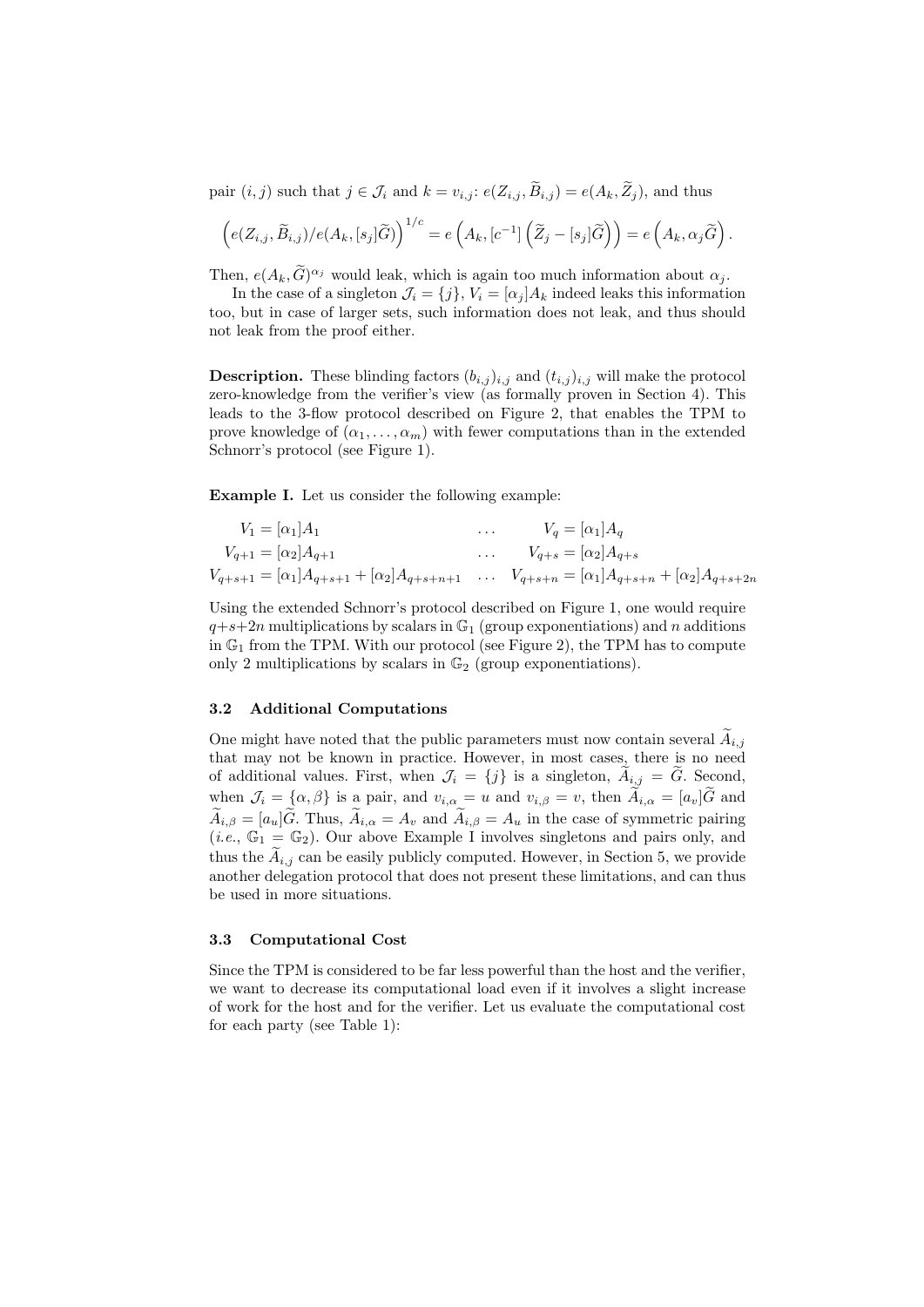Table 1. Complexity Comparisons

|                    | Prover          |                                     |                                 |
|--------------------|-----------------|-------------------------------------|---------------------------------|
|                    | TPM             | Host                                | Verifier                        |
| Ext. Schnorr       | $JM + (J - r)A$ |                                     | $JM + (J - r)A$                 |
| Example I          | $(q+s+2n)M+nA$  |                                     | $(q+\overline{s+2n)M+nA}$       |
| Example II         | $7M + 2A$       |                                     | $7M+2A$                         |
| Example III        | $9M + 3A$       |                                     | $9M + 3A$                       |
| Figure 2           | $mM_2$          | $J(M_1 + 2M_2 + A_2)$               | $J(M_1 + A_1 + P + M_T)$        |
|                    |                 |                                     | $+r(M_1 + P - M_T)$             |
| Example I  $2M_2$  |                 | $(q+s+2n)(M_1+2M_2+A_2)$            | $(2q+2s+3n)(M_1+P)$             |
|                    |                 |                                     | $+(q+s+2n)A_1 + nM_T$           |
| Example II         | $2M_2$          | $7(M_1+2M_2+A_2)$                   | $\frac{12(M_1+P)+7A_1+2M_T}{1}$ |
| Example III        | $6M_2$          | $9(M_1 + 2M_2 + A_2)$               | $15(M_1 + P) + 9A_1 + 3M_T$     |
| Figure 3           | $mM_2$          | $J(2M_1 + 2M_2 + A_2 + A_1)$        | $(J + r)(M_1 + A_1 + P)$        |
|                    |                 | $-rA_1$                             | $+(J-r)M_T$                     |
| Example I $2M_2$   |                 | $(q+s+2n)(2M\overline{1+2M_2+A_2})$ | $(2q+2s+3n)(M_1+A_1+P)$         |
|                    |                 | $+nA_1$                             | $+nM_{T}$                       |
| Example II $2M_2$  |                 | $7(2M_1 + 2M_2 + A_2) + 2A_1$       | $12(M_1 + A_1 + P) + 2M_T$      |
| Example III $6M_2$ |                 | $9(2M_1 + 2M_2 + A_2) + 3A_1$       | $15(M_1 + A_1 + P) + 3M_T$      |

Generic DLRS: m secret scalars, r relations each involving  $J_i$  elements respectively for  $i = 1, \ldots, r$ , and thus globally  $J = \sum J_i$ .

For the extended Schnorr, all computations have to be done by the TPM itself.

 $A, A_1, A_2$  denote point additions in  $\mathbb{G}, \mathbb{G}_1, \mathbb{G}_2$  respectively;

 $M, M_1, M_2$  denote point multiplications by a scalar in  $\mathbb{G}, \mathbb{G}_1, \mathbb{G}_2$  respectively;  $M_T$  denotes multiplication in  $\mathbb{G}_T$ ; P denotes a pairing.

- the TPM has to compute m multiplications by a scalar in  $\mathbb{G}_2$  (one per variable  $\alpha_i$ ), which are moreover all precomputable. Its computational cost is thus independent of the number of relations, which can be very useful when a variable is involved in many relations (as in our above Example I);
- the host has to compute  $\sum_{i=1}^{r} \# \mathcal{J}_i$  multiplications by a scalar in  $\mathbb{G}_1$  and at most the same number of additions in  $\mathbb{G}_2$  and twice as many multiplications by a scalar in  $\mathbb{G}_2$ ;
- the verifier has to compute  $\sum_{i=1}^r \# \mathcal{J}_i$  additions in  $\mathbb{G}_1$ ,  $r + \sum_{i=1}^r \# \mathcal{J}_i$  multiplications by a scalar in  $\mathbb{G}_1, \tau + \sum_{i=1}^r \# \mathcal{J}_i$  pairings, and some multiplications in  $\mathbb{G}_T$ .

#### 3.4 More Examples

We now provide some concrete examples, with comparisons of the complexity computations on Table 1: Extended Schnorr is the natural 3-round protocol between a prover and a verifier, while the two other protocols are the delagated protocols proposed above (in Section 3) and below (in Section 5). One can note that our protocols with delagation drastically reduce the computational cost for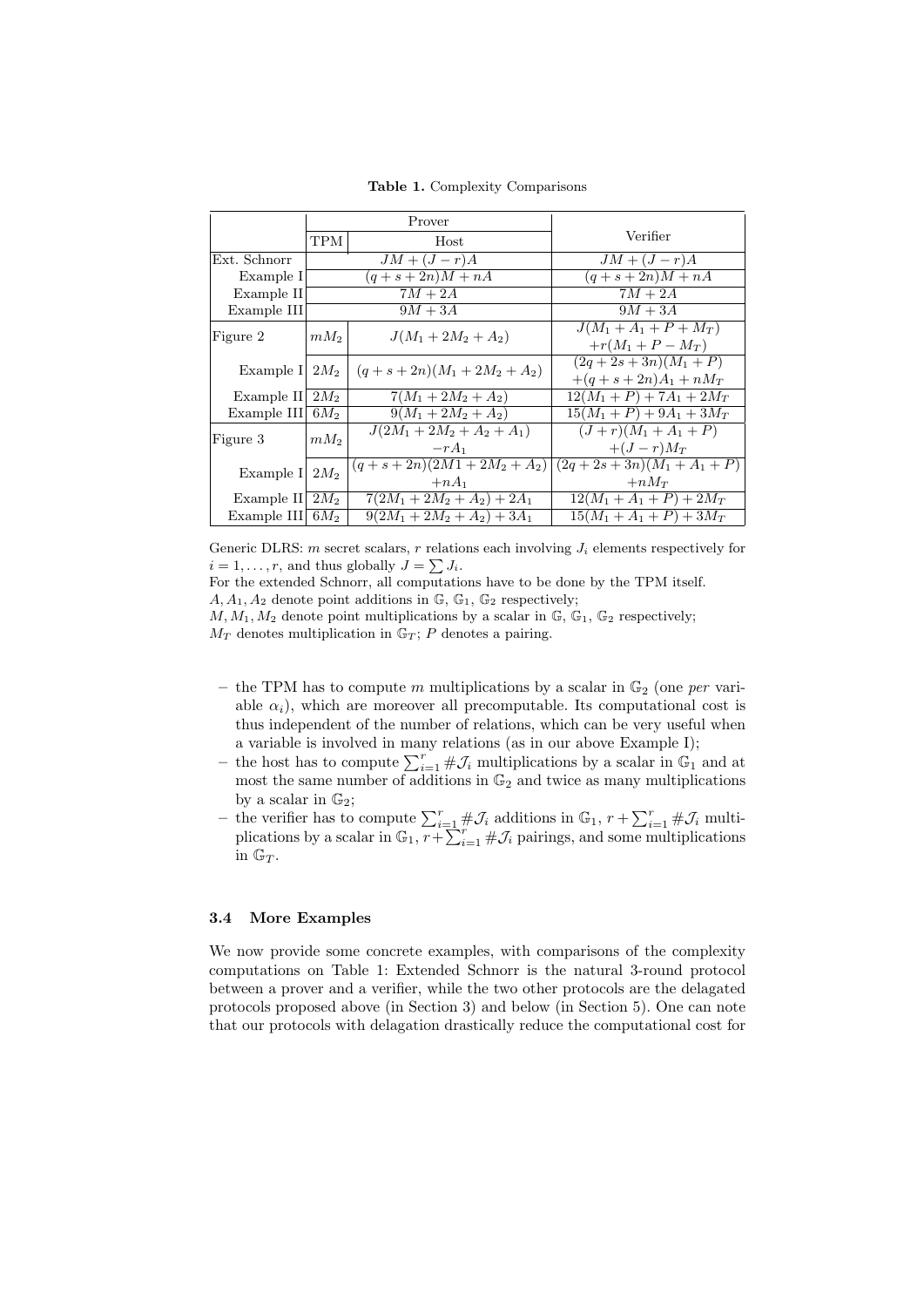the TPM with respect to the Prover in the basic protocol. To this aim, one can indeed use  $\mathbb{G}_2$  as the efficient group and  $\mathbb{G}_1$  as the less efficient group in the pairing-friendly setting.

Example II. In 2007, Shacham [26] described an encryption scheme based on the DLIN assumption. This is a Cramer-Shoup variant of the linear encryption, where the first triple is a linear tuple used for masking the plaintext in the fourth element, while the last element helps to verify validity with a hash proof system (see also [19]). With the public parameters  $(G_1, G_2, G_3) \in \mathbb{G}_1^3$  and the public key  $(H_1, H_2, C_1, C_2, D_1, D_2) \in \mathbb{G}_1^6$  and a collision-resistant hash function  $\mathcal{H}$ , to encrypt a message  $M \in \mathbb{G}_1$ , one computes, for random scalars  $\alpha_1, \alpha_2 \in \mathbb{Z}_p$ :

$$
\begin{pmatrix}\nU_1 = [\alpha_1]G_1, & U_2 = [\alpha_2]G_2, & U_3 = [\alpha_1 + \alpha_2]G_3, \\
E = M + [\alpha_1]H_1 + [\alpha_2]H_2, & V = [\alpha_1](C_1 + [u]D_1) + [\alpha_2](C_2 + [u]D_2)\n\end{pmatrix}
$$

where  $u = \mathcal{H}(U_1, U_2, U_3, E) \in \mathbb{Z}_p$ . We may need to prove, as in [9], that  $(U_1, U_2, U_3, E, V)$  is a valid ciphertext. Since 2 secret variables  $(\alpha_1 \text{ and } \alpha_2)$  are involved in the 4 relations to be checked for ciphertext validity (on  $U_1, U_2, U_3$ , and  $V$ ), our protocol only requires 2 multiplications by a scalar from the TPM.

Example III. In [23], the authors provided a group signature with messagedependent opening (GS-DMO) scheme secure in the random oracle model. With the public parameters  $(U, V, G, H) \in \mathbb{G}_1^4$ , to issue a signature  $\sigma$ , one has to prove knowledge of  $\alpha, \beta, x, \delta_1, \delta_2, \delta_3 \in \mathbb{Z}_p$  such that:

$$
\begin{pmatrix} T_1 = [\alpha]U, & T_2 = [\beta]V, & T_3 = [\alpha + \beta]H, \\ 0 = [x]T_1 - [\delta_1]U, & 0 = [x]T_2 - [\delta_2]V, & 0 = [x]T_5 - [\delta_3]G \end{pmatrix}
$$

where  $T_1, T_2, T_3, T_5 \in \mathbb{G}_1$  are part of the signature  $\sigma$ . Since 6 secret variables are involved in these relations, our protocol only requires 6 multiplications by a scalar from the TPM.

#### 3.5 Security Properties

The protocol described on Figure 2 may actually be divided in two parts: a proof of knowledge between  $\mathcal{P}(\text{TPM} + \text{host})$  and  $\mathcal{V}(\text{verifier})$  and a proof of knowledge between  $\mathcal{P}$  (TPM) and  $\mathcal{V}$  (host). We consider the security of each part in the following theorems, which proofs are provided in Section 4.

Theorem 4. The protocol described on Figure 2 is a 3-move zero-knowledge proof of knowledge of the witnesses  $\alpha_1, ..., \alpha_m$  between  $P$  (TPM + host) and V (verifier), where the description of  $R$  is the unique auxiliary input.

The first theorem essentially shows that this proof of knowledge does not leak any information outside the host. But one may wonder if the host learns a lot of information. This is the goal of the second theorem below that says that the host just learns  $\{[\alpha_i]G\}_i$ , which is not enough to impersonate the TPM later.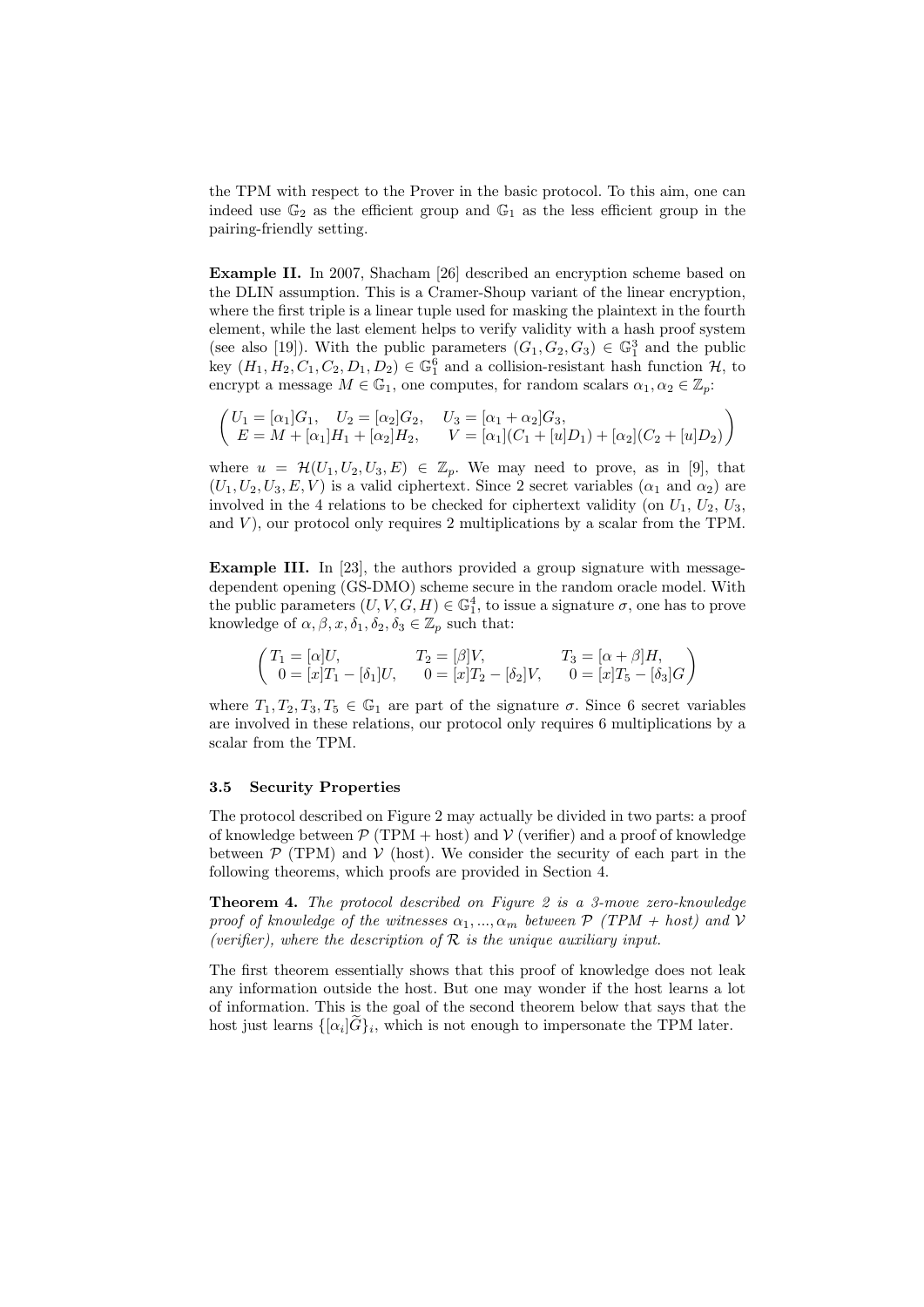Theorem 5. The protocol described on Figure 2 is a 3-move zero-knowledge proof of knowledge of the witnesses  $\alpha_1, ..., \alpha_m$  between  $P$  (TPM) and V (host), where the auxiliary input contains the description of  $R$  and the additional values  $\{[\alpha_i]G\}_i.$ 

#### 3.6 Discussions

Honest Verifier Zero-Knowledge. As usual, this protocol is actually a zeroknowledge proof of knowledge if the challenge c is selected from  $\{0,1\}^{\ell}$  and the proof is repeated k times with  $\ell$  logarithmically bounded in the security parameter and  $2^{k\ell}$  super-polynomial. If one wants the soundness in one execution only, which implies  $2^{\ell}$  to be super-polynomial, then the protocol is no longer zero-knowledge but honest-verifier zero-knowledge only.

Precomputation. As already noticed, if computations of a party are independent of external values, they can be prepared and stored in advance. This is the case of the elements  $Z_i$  computed by the TPM.

For example let us consider the Sign protocol of the DAA scheme from [3, page 32]. The TPM has to prove knowledge of its secret key s involved in two relations (namely  $K = [s]J$  and  $W = [s]S$ ). Since the authors use the standard Schnorr's protocol, this leads to 2 multiplications by a scalar for the TPM, one of which (the one involving  $J$ ) has to be computed *online* because  $J$  is determined by the basename submitted by the verifier. Using our protocol, the TPM only has to compute one multiplication by a scalar, and it can even be precomputed, since the basis  $G$  is a public parameter.

We even emphasize that these precomputations (the group elements  $\widetilde{Z}_i$ ) can even be sent to the host. The TPM just has to store the scalars  $k_i$ , or even a seed (and some index), as off-line pre-computed coupons [15].

**Extra Inputs.** In the Theorem 5, we allow the host to learn the elements  $[\alpha_i]\tilde{G}$ for all  $j \in \{1, \ldots, m\}$ . In the DAA scheme considered above, this means that the host can learn  $[s]\tilde{G}$ , which does not endanger the security properties.

Indeed, the non-frameability property of their scheme is based on the fact that the adversary does not know s. However, recovering s from both  $[s]$ G and  $[s]\tilde{G}$  is not known to be much easier than recovering s from  $[s]G$  alone. As a consequence, the non-frameability still holds.

However, one could argue that this additional information helps to break the anonymity property. But as already remarked, one does not require to enforce anonymity of the TPM with respect to the host, since the latter already knows which TPM is inserted (or even sees the signature which is sent outside). And as explained in [7], in DAA schemes and in server-aided version of group signatures, the host is not adversarially-controlled in the anonymity experiment, but just for the impersonation or frameability.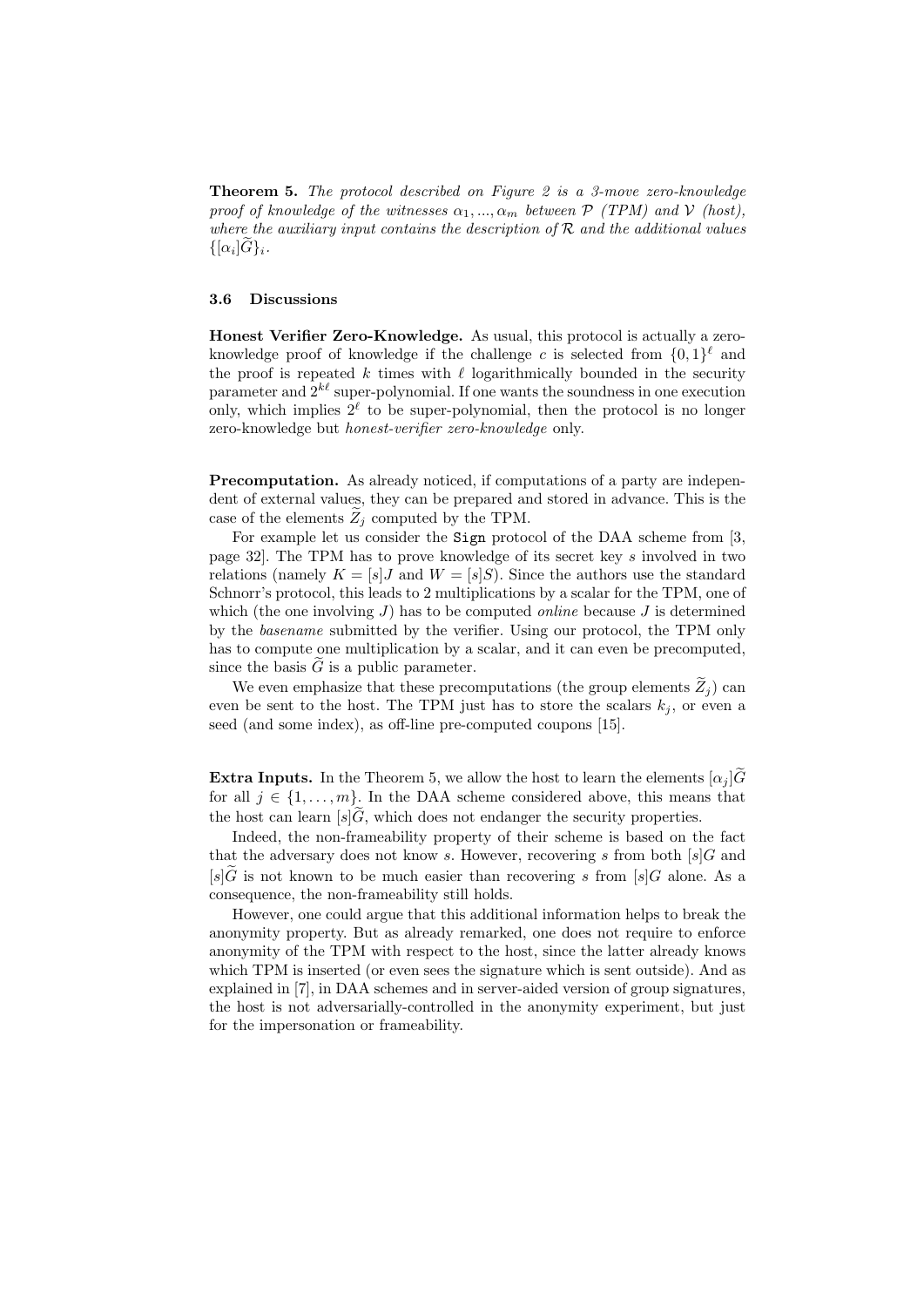More General Relations. The protocol described on Figure 2 only considers relations in  $\mathbb{G}_1$ . But as already said, our protocol would work the same way if all relations were in  $\mathbb{G}_2$ , by simply swapping the role of  $\mathbb{G}_1$  and  $\mathbb{G}_2$  in our protocol described in Figure 2.

However, one could have to prove knowledge of variables involved in relations in both  $\mathbb{G}_1$  and  $\mathbb{G}_2$ . In such a case the host would need to know a commitment in  $\mathbb{G}_2$  (to compute the proof for relations in  $\mathbb{G}_1$ ) and one in  $\mathbb{G}_1$  (for the relations in  $\mathbb{G}_2$ ). The computational cost for the TPM would then depend on the type of the pairing. For pairings of Type 1 or Type 2, the computational cost will remain the same because of the isomorphism. For pairings of Type 3 (without any efficient isomorphism), the TPM would have to compute the values in both groups, and thus with a multiplication by a scalar in  $\mathbb{G}_1$  and a multiplication by a scalar in  $\mathbb{G}_2$  for each variable involved in both  $\mathbb{G}_1$  and  $\mathbb{G}_2$ . In any case, the computational cost remains independent of the number of relations.

## 4 Security Proofs

We now formally prove the two above theorems. Completeness and soundness will be similar for both, but the zero-knowledge property will involve two different simulators.

#### 4.1 Completeness

It follows from the construction explained in Section 3.1: The verifier checks whether  $\sqrt{ }$  $\setminus$ 

$$
e\left(\sum_{j\in\mathcal{J}_i}[s_j]A_{v_{i,j}}-[c]V_i,\widetilde{G}\right)\stackrel{\text{\tiny ?}}{=}\prod_{j\in\mathcal{J}_i}e(Z_{i,j},\widetilde{B}_{i,j}).
$$

Since, for all  $i \in \{1, \ldots, r\}$ ,  $V_i = \sum_{j \in \mathcal{J}_i} \alpha_j A_{v_{i,j}}$  and for all  $j \in \{1, \ldots, m\}$ ,  $s_j =$  $k_j + c\alpha_j \mod p$ , then  $\sum_{j \in \mathcal{J}_i} [s_j] A_{v_{i,j}} = \sum_{j \in \mathcal{J}_i} [k_j + c\alpha_j] A_{v_{i,j}} = \sum_{j \in \mathcal{J}_i} [k_j] A_{v_{i,j}} +$  $[c]V_i$ , and one easily verifies that both sides are equal to  $e\left(\sum_{j\in\mathcal{J}_i}[k_j]A_{v_{i,j}},\widetilde{G}\right)$ , which proves the completeness.

#### 4.2 Soundness

Let  $\{Z_{i,j}, \overline{B}_{i,j}\}_{i,j}$  be the values sent to the verifier at the first flow. If the adversary (trying to impersonate  $P(TPM + host)$ ) can answer successfully with probability significantly greater than  $1/2^{\ell}$ , then it can send  $\{s_j\}_j$  and  $\{s'_j\}_j$  for two different challenges c and  $c'$ :  $\forall i \in \{1, ..., r\},\$ 

$$
e\left(\sum_{j\in\mathcal{J}_i}[s_j]A_{v_{i,j}}-[c]V_i,\widetilde{G}\right)=\prod_{j\in\mathcal{J}_i}e(Z_{i,j},\widetilde{B}_{i,j})=e\left(\sum_{j\in\mathcal{J}_i}[s'_j]A_{v_{i,j}}-[c']V_i,\widetilde{G}\right),
$$

which leads to  $e\left(\sum_{j\in\mathcal{J}_i} [s_j-s'_j]A_{v_{i,j}} - [c-c']V_i, \widetilde{G}\right) = 1_{\mathbb{G}_T}$  and thus, from the non-degeneracy of the pairing,  $\sum_{j\in\mathcal{J}_i}[s_j-s'_j]A_{v_{i,j}}-[c-c']V_i=0_{\mathbb{G}_1}$ . As a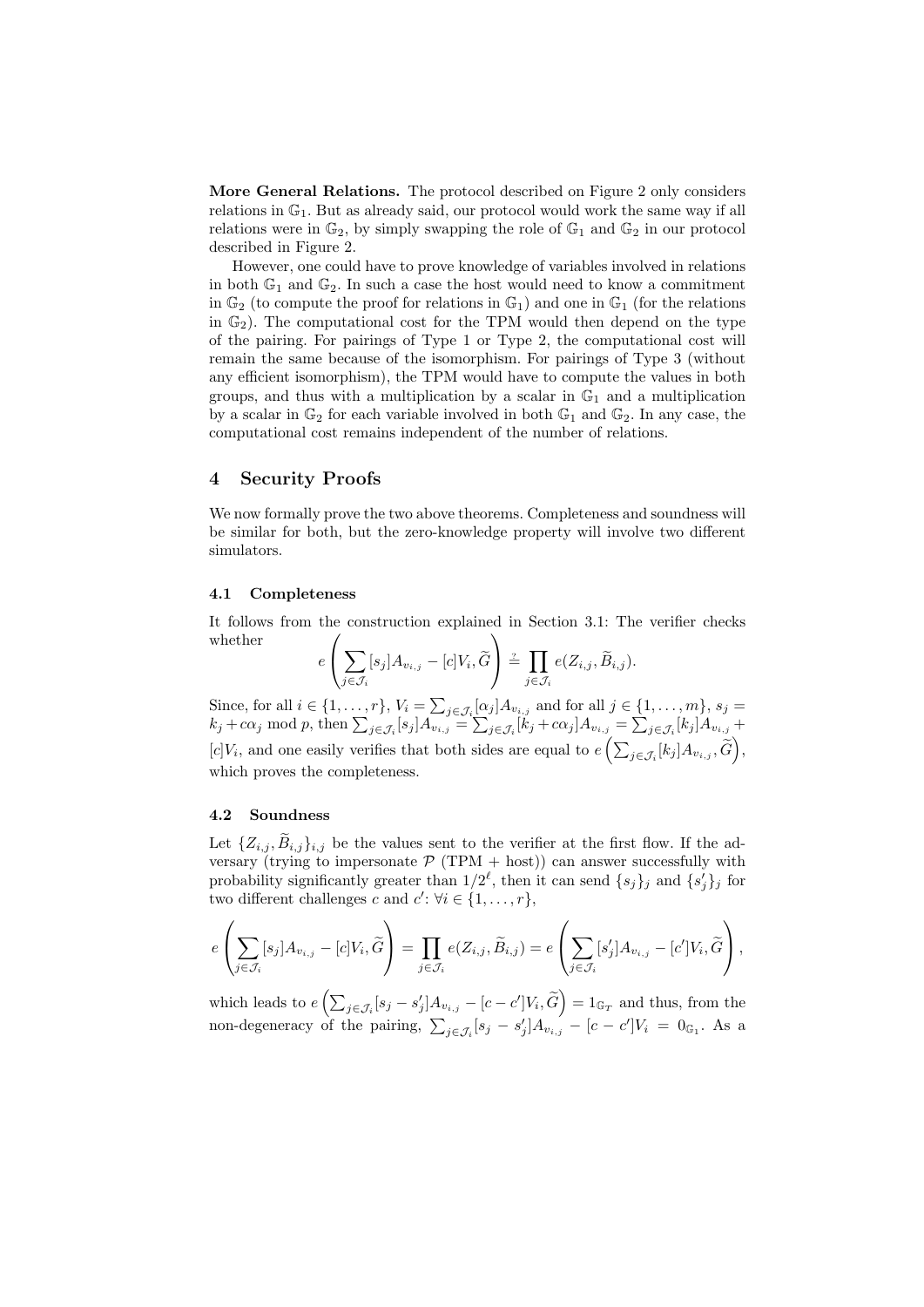consequence,  $\alpha_j = (s_j - s'_j)/(c - c')$  for  $j = 1, ..., m$ , we have  $V_i = \sum_{j \in \mathcal{J}_i} [\alpha_j] A_{v_{i,j}}$ for  $i = 1, \ldots, r$ . This is thus a solution to the DLRS  $\mathcal{R}$ .

#### 4.3 Zero-Knowledge w.r.t. the Host

For Theorem 5, we assume the host already knows (or can learn, as explained above)  $T_i = [\alpha_i] \ddot{G}, \forall j \in \{1, \ldots, m\}.$  The simulator operates as follows:

- − it first selects  $c \stackrel{\$}{\leftarrow} \{0,1\}^{\ell}$  and  $\{s_j\}_j \stackrel{\$}{\leftarrow} \mathbb{Z}_p$ ;
- it computes:  $\widetilde{Z}_j \leftarrow [s_j] \widetilde{G} [c]T_j$ , for all  $j \in \{1, \ldots, m\};$
- it then outputs  ${\{\tilde{Z}_j\}_j}$ , and waits for the challenge and rewinds in case of incorrect guess of c;
- it eventually answers  $\{s_j\}_j$ .

This is statistically indistinguishable from transcripts generated during a real protocol between the TPM and the host. Since the initial guess for  $c$  is perfectly hidden in  $\{\tilde{Z}_j\}_j$ , the probability of successful simulation is  $1/2^{\ell}$ , which is nonnegligible for a logarithmic value  $\ell$ . For a larger  $\ell$ , it remains honest-verifier zero-knowledge.

## 4.4 Zero-Knowledge w.r.t. the Verifier

For Theorem 4, the verifier just knows the public parameters:  $G, \widetilde{G}, \{A_i\}_i, \{V_i\}$ . The simulator operates as follows:

- − it first selects  $c \stackrel{\$}{\leftarrow} \{0,1\}^{\ell}$  and  $\{s_j\}_j \stackrel{\$}{\leftarrow} \mathbb{Z}_p$ ;
- it computes  $K_i$  ←  $\sum_{j \in \mathcal{J}_i} [s_j] A_{v_{i,j}} [c] V_i$ , for all  $i \in \{1, ..., r\}$ ;
- − it additionally selects, for  $i \in \{1, ..., r\}$  and  $j \in \mathcal{J}_i$ ,  $u_{i,j} \stackrel{\$}{\leftarrow} \mathbb{Z}_p^*$  and  $U_{i,j} \stackrel{\$}{\leftarrow}$  $\mathbb{G}_1 \setminus \{0_{\mathbb{G}_1}\}\$ , such that  $\sum_{j \in \mathcal{J}_i} U_{i,j} = K_i$  (which conditions the last  $U_{i,j}$ );
- it then computes, for  $i \in \{1, ..., r\}$  and  $j \in \mathcal{J}_i$ ,  $Z_{i,j} = [u_{i,j}^{-1}]U_{i,j}$  and  $\widetilde{B}_{i,j} = \widetilde{B}_{i,j}$  $[u_{i,j}]\tilde{G};$
- it then outputs  $\{Z_{i,j}, B_{i,j}\}_{i,j}$ , and waits for the challenge and rewinds in case of incorrect guess of c;
- it eventually answers  $\{s_j\}_j$ .

A problem can occur with the above simulation if some elements get zero while it is not allowed. But the large order of the groups makes this problem to happen with negligible probability only. We exclude these bad cases in the following.

In order to prove the zero-knowledge property, we need to show that our simulated tuples are indistinguishable from the tuples generated during a real protocol, for the verifier. In a real protocol, the verifier sees:  $\{Z_{i,j}, \widetilde{B}_{i,j}\}, c, \{s_j\}_j$ , where  $Z_{i,j} = [b_{i,j}^{-1}]A_{v_{i,j}} = [a_{v_{i,j}}/b_{i,j}]G$  for random non-zero scalars  $b_{i,j}$ , and  $B_{i,j} = [b_{i,j}](Z_j + [t_{i,j}]A_{i,j}) = [b_{i,j}/a_{v_{i,j}} \cdot (k_j a_{v_{i,j}} + t_{i,j} \prod_{k \in \mathcal{J}_i} a_{v_{i,k}})]G$  for random scalars  $t_{i,j}$ , such that  $\sum_{j \in \mathcal{J}_i} t_{i,j} = 0 \text{ mod } p$ .

Let us denote  $u'_{i,j} = (b_{i,j}/a_{v_{i,j}}) \cdot (k_j a_{v_{i,j}} + t_{i,j} \prod_{k \in \mathcal{J}_i} a_{v_{i,k}})$ , for  $i = 1, \ldots, r$  and  $j \in \mathcal{J}_i$ . Then  $\widetilde{B}_{i,j} = [u'_{i,j}]\widetilde{G}$ . Since the  $b_{i,j}$ 's are independent random scalars, the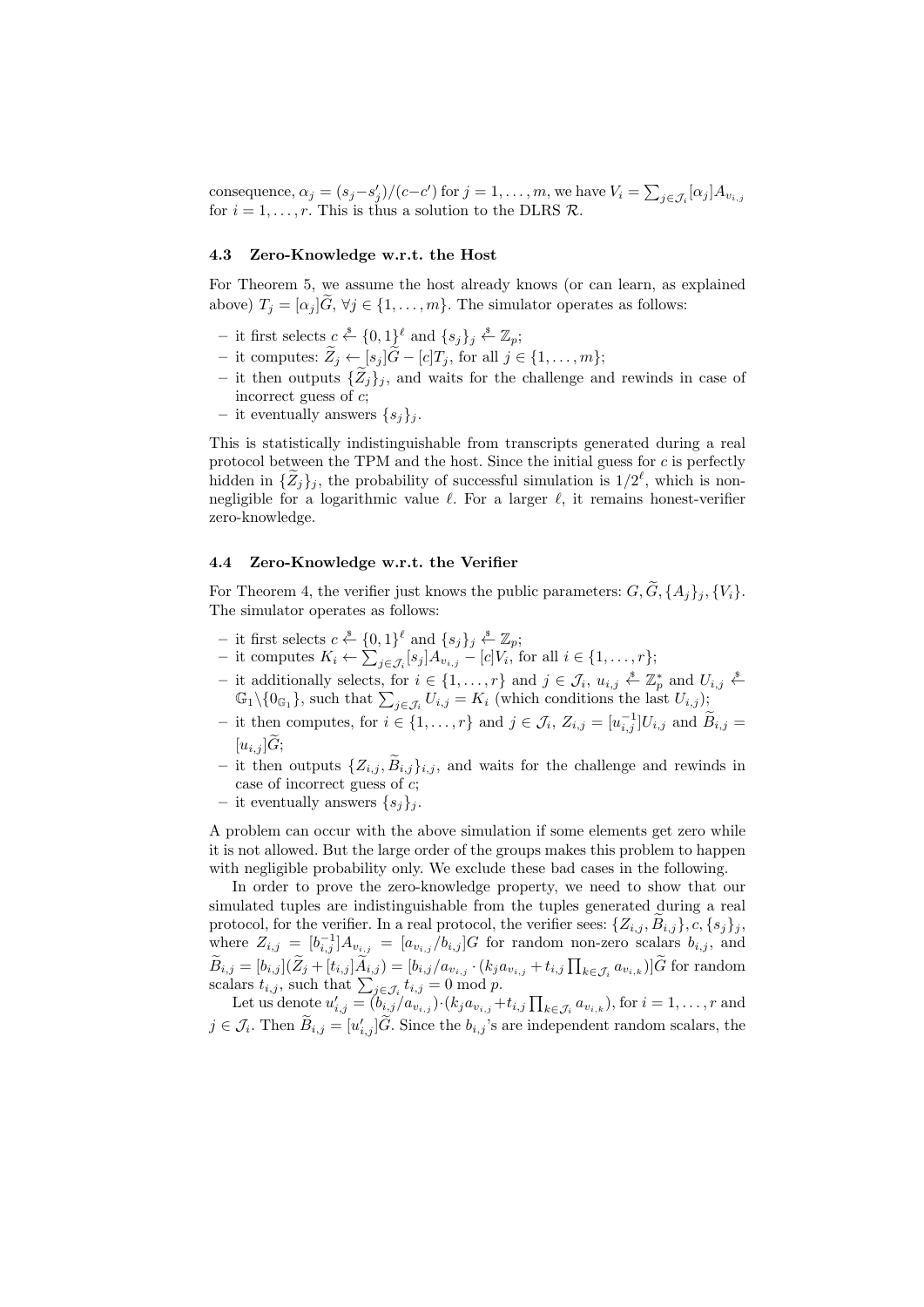$u'_{i,j}$ 's are also independent random scalars, and thus follow the same distribution as the  $u_{i,j}$ 's.

With such a notation and  $d_i = \prod_{k \in \mathcal{J}_i} a_{v_{i,k}}$ , we have  $Z_{i,j} = [(u'_{i,j})^{-1}(k_j a_{v_{i,j}} +$  $[t_{i,j}d_i)]G.$  Let us denote  $U'_{i,j} = [k_j a_{v_{i,j}} + t_{i,j}d_i]G.$  Since the  $t_{i,j}$  are random scalars with the unique constraint that  $\sum_{j\in\mathcal{J}_i} t_{i,j} = 0 \mod p$ , for  $i = 1, \ldots, r$ , then the  $U'_{i,j}$ 's are random elements in  $\mathbb{G}_1$  with the constraint that, for  $i=1,\ldots,r$ ,

$$
\sum_{j\in\mathcal{J}_i}U'_{i,j}=[\sum_{j\in\mathcal{J}_i}k_ja_{v_{i,j}}]G=\sum_{j\in\mathcal{J}_i}[s_j-c\alpha_j]A_{v_{i,j}}=\sum_{j\in\mathcal{J}_i}[s_j]A_{v_{i,j}}-[c]V_i=K_i.
$$

As a consequence, in the real protocol execution, for  $i \in \{1, ..., r\}$  and  $j \in \mathcal{J}_i$ ,  $Z_{i,j} = [ (u'_{i,j})^{-1}] U'_{i,j}$  and  $\widetilde{B}_{i,j} = [u'_{i,j}] \widetilde{G}$ , where the  $u'_{i,j}$ 's and  $U'_{i,j}$ 's follow the same distributions as the  $u_{i,j}$ 's and  $U_{i,j}$ 's generated by our simulator.

## 5 Delegating with Weaker Assumptions

#### 5.1 Description

As said in Section 3.2, our first protocol required the knowledge of the elements  $A_{i,j}$ . In many applications, such as our first example, this is not a strong requirement. However, in some other cases, this can be a problem. We thus now provide another protocol for the same delegation from the TPM to the host, with just a slight increase of the computations for the host, but without any additional information. The main difference with our first protocol is that the Host now needs to additionally compute the  $H_i$ 's which permit to blind the  $A_{i,j}$ 's. This protocol is described on Figure 3 and the obtained efficiency is given in Table 1.

## 5.2 Security Results

Theorem 6. The protocol described on Figure 3 is a 3-move zero-knowledge proof of knowledge of the witnesses  $\alpha_1, ..., \alpha_m$  between  $\mathcal{P}$  (TPM + host) and V (verifier), where the description of  $R$  is the unique auxiliary input.

As for Theorems 4 and 5, the first theorem essentially shows that this proof does not leak any information outside the host, and the next one says that the host just learns  $\{[\alpha_i]G\}_i$ , which is not enough to impersonate the TPM later.

Theorem 7. The protocol in Figure 3 is a 3-move zero-knowledge proof of knowledge of the witnesses  $\alpha_1, ..., \alpha_m$  between  $P$  (TPM) and V (host), where the auxiliary input contains the description of  $\mathcal R$  and the additional values  $\{[\alpha_i]G\}_i$ .

#### 5.3 Proofs of the Theorems

**Completeness.** The verifier checks, for  $i = 1, ..., r$ ,  $e(H_i + \sum_{j \in \mathcal{J}_i} [s_j] A_{v_{i,j}} [c]V_i, G$  =  $\prod_{j \in \mathcal{J}_i} e(Z_{i,j}, B_{i,j})$ , where

$$
e\left(H_i + \sum_{j \in \mathcal{J}_i} [s_j]A_{v_{i,j}} - [c]V_i, \widetilde{G}\right) = e\left(H_i + \sum_{j \in \mathcal{J}_i} [k_j]A_{v_{i,j}}, \widetilde{G}\right)
$$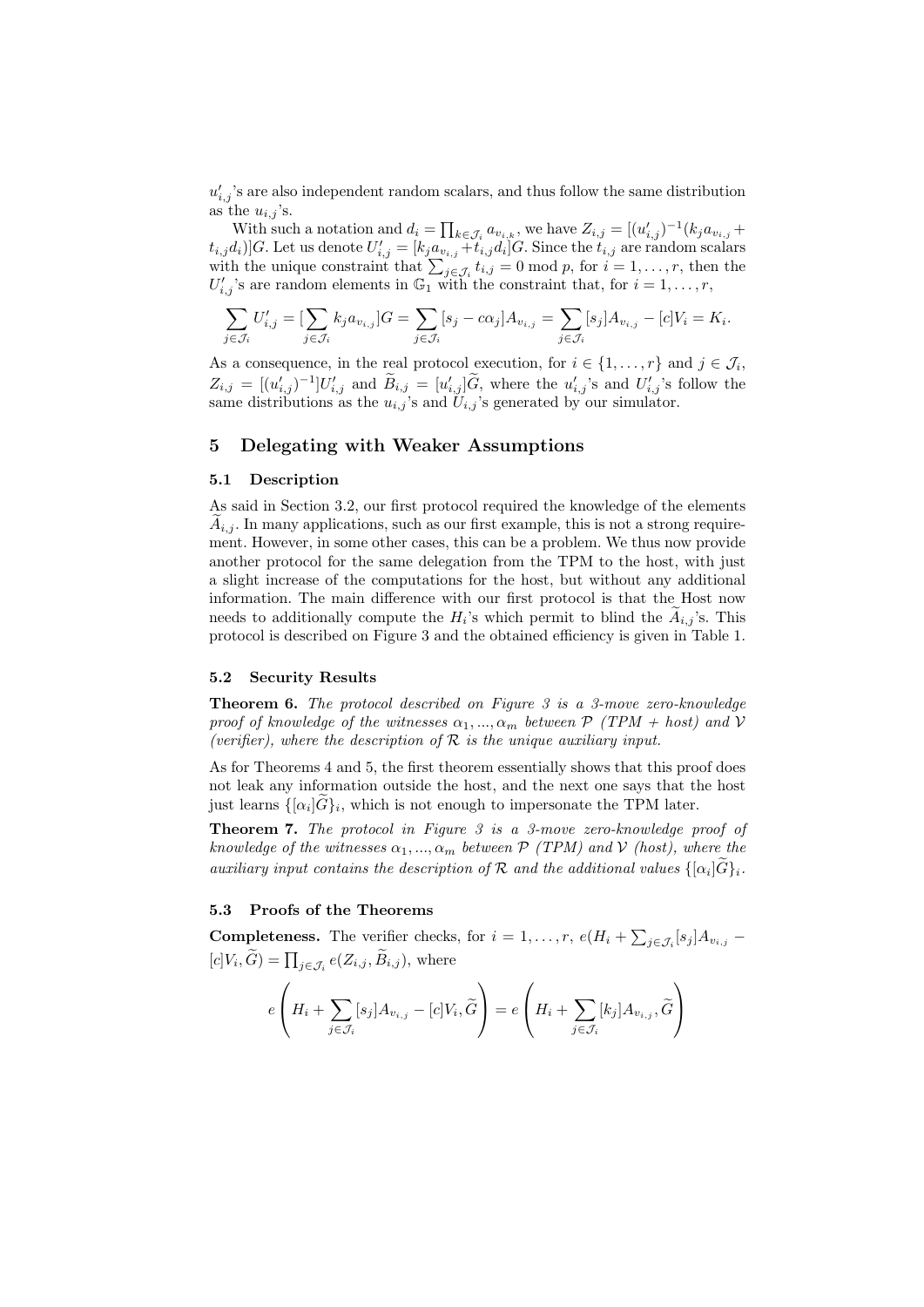TPM Host Verifier ∀j ∈ {1, . . . , m}, ∀i ∈ {1, . . . , r}, kj \$ <sup>←</sup> <sup>Z</sup>p,Ze<sup>j</sup> <sup>←</sup> [k<sup>j</sup> ]G<sup>e</sup> (bi,j )<sup>j</sup> \$← (Z ∗ p) <sup>m</sup>,(ti,j )<sup>j</sup> \$← (Zp) m H<sup>i</sup> ← P j∈Ji [ti,j ]A<sup>v</sup>i,j {Ze<sup>j</sup>}<sup>j</sup> −−−−−−−−→ ∀i ∈ {1, . . . , r}, ∀j ∈ Ji, Zi,j ← [b −1 i,j ]A<sup>v</sup>i,j <sup>B</sup>ei,j <sup>←</sup> [bi,j ](Ze<sup>j</sup> + [ti,j ]Ge) {Hi}i, {Zi,j , <sup>B</sup>ei,j}i,j −−−−−−−−−−−→ <sup>c</sup> ←−−−−−−−− <sup>c</sup> ←−−−−−−−−−−− <sup>c</sup> \$← {0, 1} ` ∀j ∈ {1, . . . , m}, s<sup>j</sup> ← k<sup>j</sup> + cα<sup>j</sup> mod p {sj}<sup>j</sup> −−−−−−−−→ {sj}<sup>j</sup> −−−−−−−−−−−→ ∀i ∈ {1, . . . , r} e H<sup>i</sup> + P j∈Ji [s<sup>j</sup> ]A<sup>v</sup>i,j <sup>−</sup> [c]Vi, <sup>G</sup><sup>e</sup> ?= Q j∈Ji <sup>e</sup>(Zi,j , <sup>B</sup>ei,j )

Setting: A pairing-friendly setting  $(p, \mathbb{G}_1, \mathbb{G}_2, \mathbb{G}_T, G, \widetilde{G}, e)$  and a DLRS  $\mathcal R$  in  $\mathbb{G}_1$ : for  $A_1, \ldots, A_w, V_1, \ldots, V_r \in \mathbb{G}_1$ , and  $\mathcal{J}_1, \ldots, \mathcal{J}_r \subseteq \{1, \ldots, w\}$ , the TPM knows variables  $\alpha_1, \ldots, \alpha_m \in \mathbb{Z}_p$  such that  $V_i = \sum_{j \in \mathcal{J}_i} [\alpha_j] A_{v_{i,j}},$  for  $i = 1, \ldots, r$ . **Players' inputs:** The public input contains  $G, \widetilde{G}, \{V_i\}_i, \{J_i\}_i, \{A_j\}_j$ ; The TPM knows

 $\{\alpha_i\}_i$ .

Fig. 3. Delegation of Proof of Knowledge of Witnesses for a DLRS (without additional information)

and

$$
\prod_{j \in \mathcal{J}_i} e(Z_{i,j}, \widetilde{B}_{i,j}) = \prod_{j \in \mathcal{J}_i} e(A_{v_{i,j}}, \widetilde{Z}_j + [t_{i,j}]\widetilde{G}) = \prod_{j \in \mathcal{J}_i} e(A_{v_{i,j}}, [k_j + t_{i,j}]\widetilde{G})
$$
\n
$$
= e\left(\sum_{j \in \mathcal{J}_i} [t_{i,j}] A_{v_{i,j}} + \sum_{j \in \mathcal{J}_i} [k_j] A_{v_{i,j}}, \widetilde{G}\right) = e\left(H_i + \sum_{j \in \mathcal{J}_i} [k_j] A_{v_{i,j}}, \widetilde{G}\right).
$$

Soundness. The proof is similar to the one in Section 4 since everything was on the left-hand side of the verification equation, that remains the same plus a  $constant$   $H_i$ .

### 5.4 Zero-Knowledge w.r.t. the Host

The protocol between the TPM and the host is the same as the first protocol, and thus the security analysis is the same as in Section 4.

## 5.5 Zero-Knowledge w.r.t. the Verifier

As in Section 4, the verifier just knows the public parameters:  $G, \widetilde{G}, \{A_j\}_j, \{V_i\}$ . The simulator operates as follows: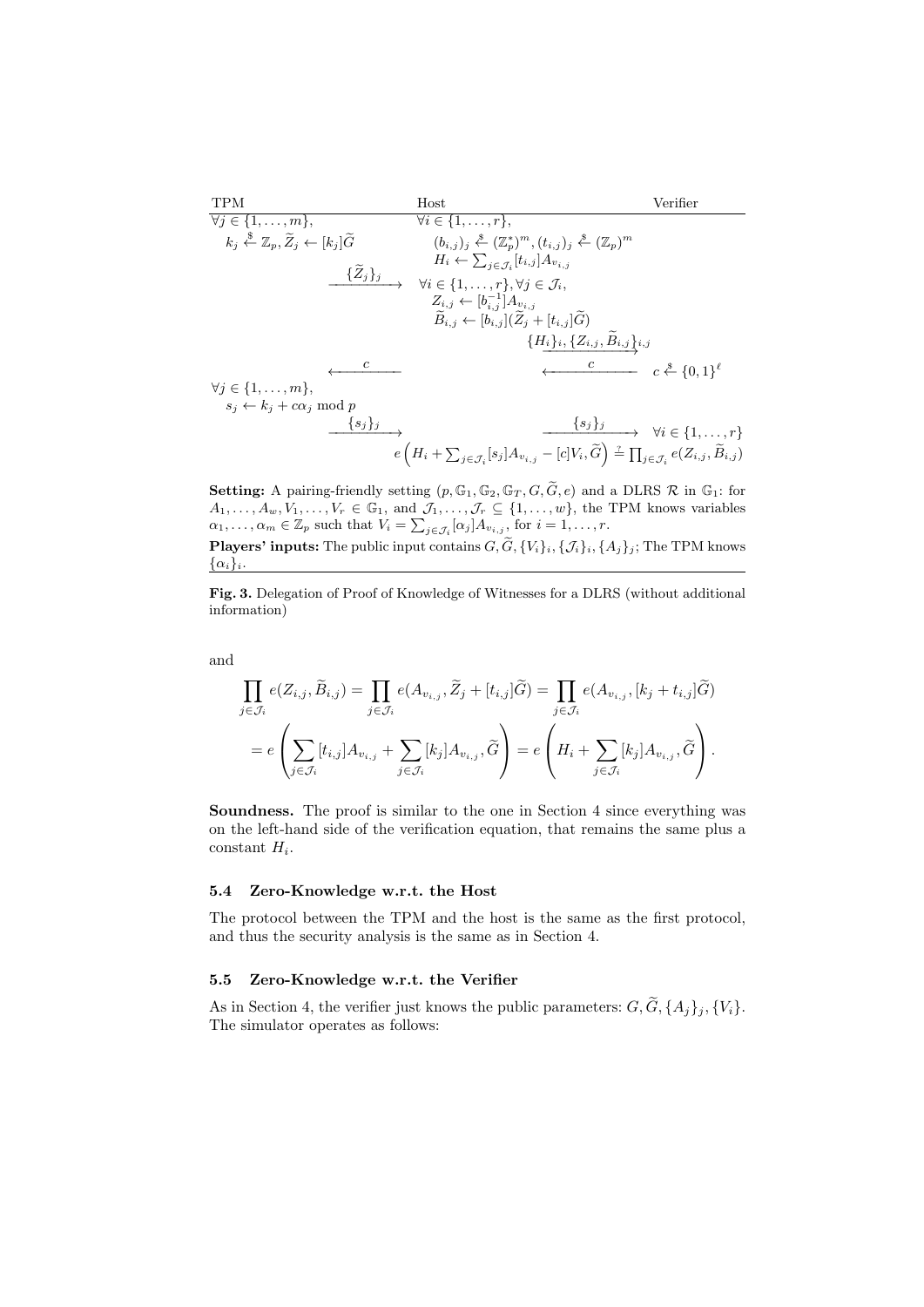- − it first selects  $c \stackrel{\$}{\leftarrow} \{0,1\}^{\ell}$  and  $\{s_j\}_j \stackrel{\$}{\leftarrow} \mathbb{Z}_p$ ;
- it computes  $K_i$  ←  $\sum_{j \in \mathcal{J}_i} [s_j] A_{v_{i,j}} [c] V_i$ , for all  $i \in \{1, ..., r\}$ ;
- − it additionally selects, for  $i \in \{1, ..., r\}$  and  $j \in \mathcal{J}_i$ ,  $u_{i,j} \stackrel{\$}{\leftarrow} \mathbb{Z}_p^*$  and  $U_{i,j} \stackrel{\$}{\leftarrow}$  $\mathbb{G}_1 \backslash \{0_{\mathbb{G}_1}\}\$ , with no constraint;
- − it then computes, for  $i \in \{1, ..., r\}$ ,  $H_i = \sum_{j \in \mathcal{J}_i} U_{i,j} K_i$  and for  $j \in \mathcal{J}_i$ ,  $Z_{i,j} = [u_{i,j}^{-1}]U_{i,j}$  and  $\widetilde{B}_{i,j} = [u_{i,j}]\widetilde{G};$
- it then outputs  $\{H_i\}_i, \{Z_{i,j}, B_{i,j}\}_{i,j}$ , and waits for the challenge and rewinds in case of incorrect guess of  $c$ ;
- it eventually answers  $\{s_i\}_i$ .

As in Section 4, a problem can occur with the above simulation if some elements gets zero while it is not allowed. But the large order of the groups makes this problem to happen with negligible probability only. We exclude these bad cases in the following analysis.

In a real protocol, the verifier sees:  $\{H_i\}_i, \{Z_{i,j}, B_{i,j}\}, c, \{s_j\}_j$ , where  $H_i =$ In a real protocol, the verifier sees:  $\{H_i\}_i, \{Z_{i,j}, B_{i,j}\}, c, \{s_j\}_j$ , where  $H_i = \sum_{j \in \mathcal{J}_i} [t_{i,j}] A_{v_{i,j}} = \sum_{j \in \mathcal{J}_i} [t_{i,j} a_{v_{i,j}}] G$ , for random scalars  $t_{i,j}, Z_{i,j} = [b_{i,j}^{-1}] A_{v_{i,j}} =$  $[a_{v_{i,j}}/b_{i,j}]G$  for random non-zero scalars  $b_{i,j}$ , and  $\widetilde{B}_{i,j} = [b_{i,j}](\widetilde{Z}_j + [t_{i,j}]\widetilde{A}_{i,j}) =$  $[b_{i,j}/a_{v_{i,j}} \cdot (k_j a_{v_{i,j}} + t_{i,j} \prod_{k \in \mathcal{J}_i} a_{v_{i,k}})]G.$ <br>Let us denote  $u'_{i,j} = (b_{i,j}/a_{v_{i,j}}) \cdot (k_j a_{v_{i,j}} + t_{i,j} \prod_{k \in \mathcal{J}_i} a_{v_{i,k}})$ , for  $i = 1, ..., r$  and

 $j \in \mathcal{J}_i$ . Then  $\widetilde{B}_{i,j} = [u'_{i,j}]\widetilde{G}$ . Since the  $b_{i,j}$ 's are independent random scalars, the  $u'_{i,j}$ 's are also independent random scalars, and thus follow the same distribution as the  $u_{i,j}$ 's.

With such a notation and  $d_i = \prod_{k \in \mathcal{J}_i} a_{v_{i,k}}$ , we have  $Z_{i,j} = [(u'_{i,j})^{-1}(k_j a_{v_{i,j}} +$  $[t_{i,j}d_i)]G.$  Let us denote  $U'_{i,j} = [k_j a_{v_{i,j}} + t_{i,j}d_i]G.$  Since the  $t_{i,j}$  are random scalars, then the  $U'_{i,j}$ 's are random elements in  $\mathbb{G}_1$ . Eventually,

$$
\sum_{j \in \mathcal{J}_i} U'_{i,j} = \left[ \sum_{j \in \mathcal{J}_i} k_j a_{v_{i,j}} + t_{i,j} d_i \right] G = K_i + \sum_{j \in \mathcal{J}_i} [t_{i,j}] A_{v_{i,j}} = K_i + H_i.
$$

As a consequence, in the real protocol execution, for  $i \in \{1, ..., r\}$ ,  $H_i =$  $\sum_{j \in \mathcal{J}_i} U_{i,j} - K_i$ , and for  $j \in \mathcal{J}_i$ ,  $Z_{i,j} = [(u'_{i,j})^{-1}]U'_{i,j}$  and  $\tilde{B}_{i,j} = [u'_{i,j}]\tilde{G}$ , where the  $u'_{i,j}$ 's and  $U'_{i,j}$ 's follow the same distributions as the  $u_{i,j}$ 's and  $U_{i,j}$ 's generated by our simulator.

## Acknowledgments

This work was supported in part by the French ANR-12-INSE-0014 SIMPATIC Project.

## References

1. Mihir Bellare, Daniele Micciancio, and Bogdan Warinschi. Foundations of group signatures: Formal definitions, simplified requirements, and a construction based on general assumptions. In Eli Biham, editor, Advances in Cryptology – EURO-CRYPT 2003, volume 2656 of Lecture Notes in Computer Science, pages 614–629. Springer, May 2003.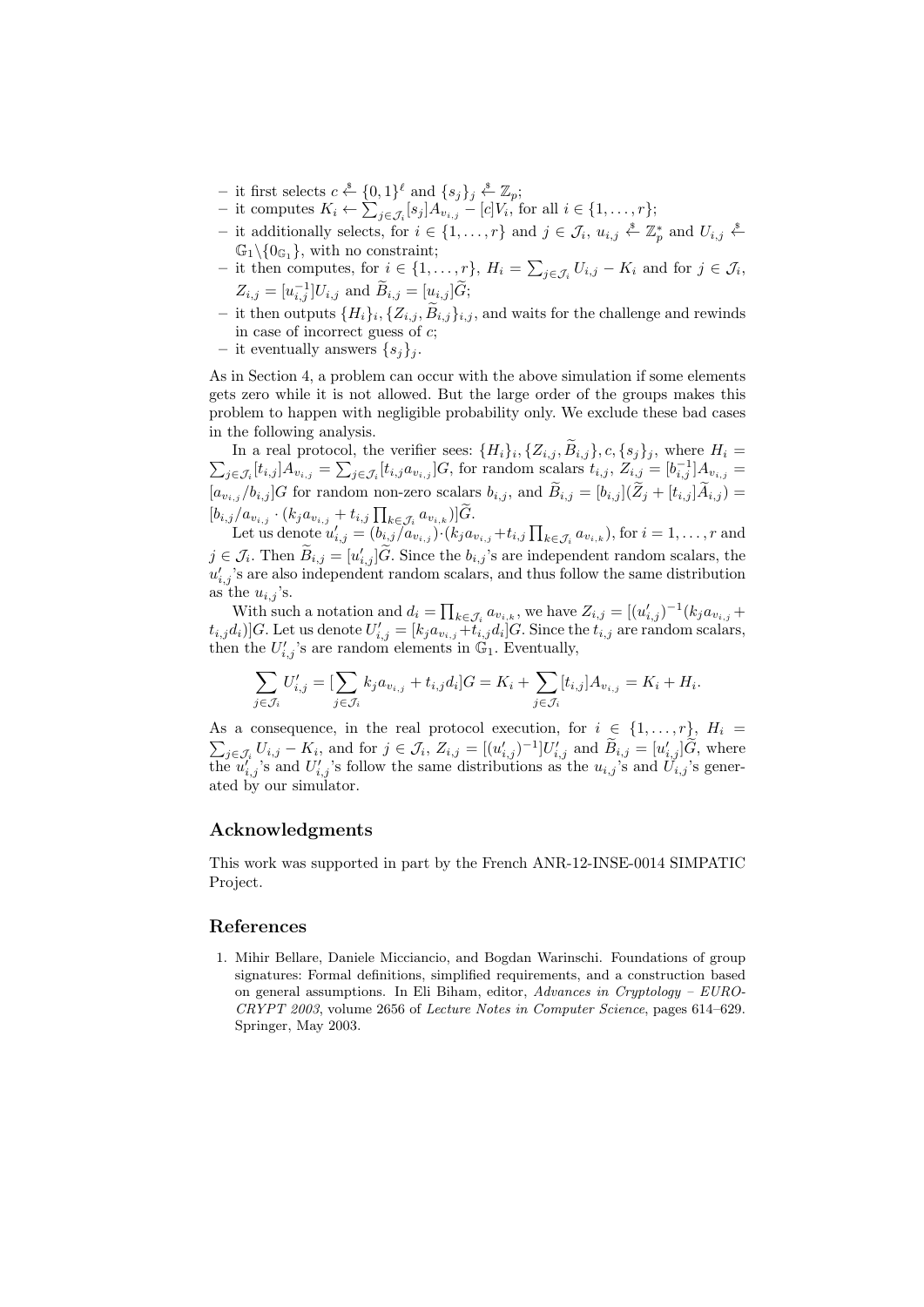- 2. Mihir Bellare and Phillip Rogaway. Random oracles are practical: A paradigm for designing efficient protocols. In V. Ashby, editor, ACM CCS 93: 1st Conference on Computer and Communications Security, pages 62–73. ACM Press, November 1993.
- 3. David Bernhard, Georg Fuchsbauer, Essam Ghadafi, Nigel P. Smart, and Bogdan Warinschi. Anonymous attestation with user-controlled linkability. Int. J. Inf. Sec., 12(3):219–249, 2013.
- 4. Patrik Bichsel, Jan Camenisch, Gregory Neven, Nigel P. Smart, and Bogdan Warinschi. Get shorty via group signatures without encryption. In Juan A. Garay and Roberto De Prisco, editors, SCN 10: 7th International Conference on Security in Communication Networks, volume 6280 of Lecture Notes in Computer Science, pages 381–398. Springer, September 2010.
- 5. Ernest F. Brickell, Jan Camenisch, and Liqun Chen. Direct anonymous attestation. In Vijayalakshmi Atluri, Birgit Pfitzmann, and Patrick McDaniel, editors, ACM CCS 04: 11th Conference on Computer and Communications Security, pages 132– 145. ACM Press, October 2004.
- 6. Ernie Brickell, Liqun Chen, and Jiangtao Li. Simplified security notions of direct anonymous attestation and a concrete scheme from pairings. Int. J. Inf. Sec., 8(5):315–330, 2009.
- 7. Sébastien Canard, Iwen Coisel, Giacomo de Meulenaer, and Olivier Pereira. Group signatures are suitable for constrained devices. In Kyung Hyune Rhee and DaeHun Nyang, editors, ICISC 10: 13th International Conference on Information Security and Cryptology, volume 6829 of Lecture Notes in Computer Science, pages 133–150. Springer, December 2010.
- 8. Sébastien Canard, Iwen Coisel, Julien Devigne, Cécilia Gallais, Thomas Peters, and Olivier Sanders. Toward generic method for server-aided cryptography. In Sihan Qing, Jianying Zhou, and Dongmei Liu, editors, ICICS, volume 8233 of Lecture Notes in Computer Science, pages 373–392. Springer, 2013.
- 9. Julien Cathalo, Benoît Libert, and Moti Yung. Group encryption: Non-interactive realization in the standard model. In Mitsuru Matsui, editor, ASIACRYPT, volume 5912 of Lecture Notes in Computer Science, pages 179–196. Springer, 2009.
- 10. Liqun Chen, Dan Page, and Nigel P. Smart. On the design and implementation of an efficient daa scheme. In Dieter Gollmann, Jean-Louis Lanet, and Julien Iguchi-Cartigny, editors, CARDIS, volume 6035 of Lecture Notes in Computer Science, pages 223–237. Springer, 2010.
- 11. Cécile Delerablée and David Pointcheval. Dynamic fully anonymous short group signatures. In Phong Q. Nguyen, editor, Progress in Cryptology - VIETCRYPT 06: 1st International Conference on Cryptology in Vietnam, volume 4341 of Lecture Notes in Computer Science, pages 193–210. Springer, September 2006.
- 12. Uriel Feige, Amos Fiat, and Adi Shamir. Zero knowledge proofs of identity. In Alfred V. Aho, editor, STOC, pages 210–217. ACM, 1987.
- 13. Amos Fiat and Adi Shamir. How to prove yourself: Practical solutions to identification and signature problems. In Andrew M. Odlyzko, editor, Advances in Cryptology – CRYPTO'86, volume 263 of Lecture Notes in Computer Science, pages 186–194. Springer, August 1987.
- 14. Marc Girault. An identity-based identification scheme based on discrete logarithms modulo a composite number (rump session). In Ivan Damgård, editor, Advances in  $Cryptology - EUROCRYPT'90$ , volume 473 of Lecture Notes in Computer Science, pages 481–486. Springer, May 1990.